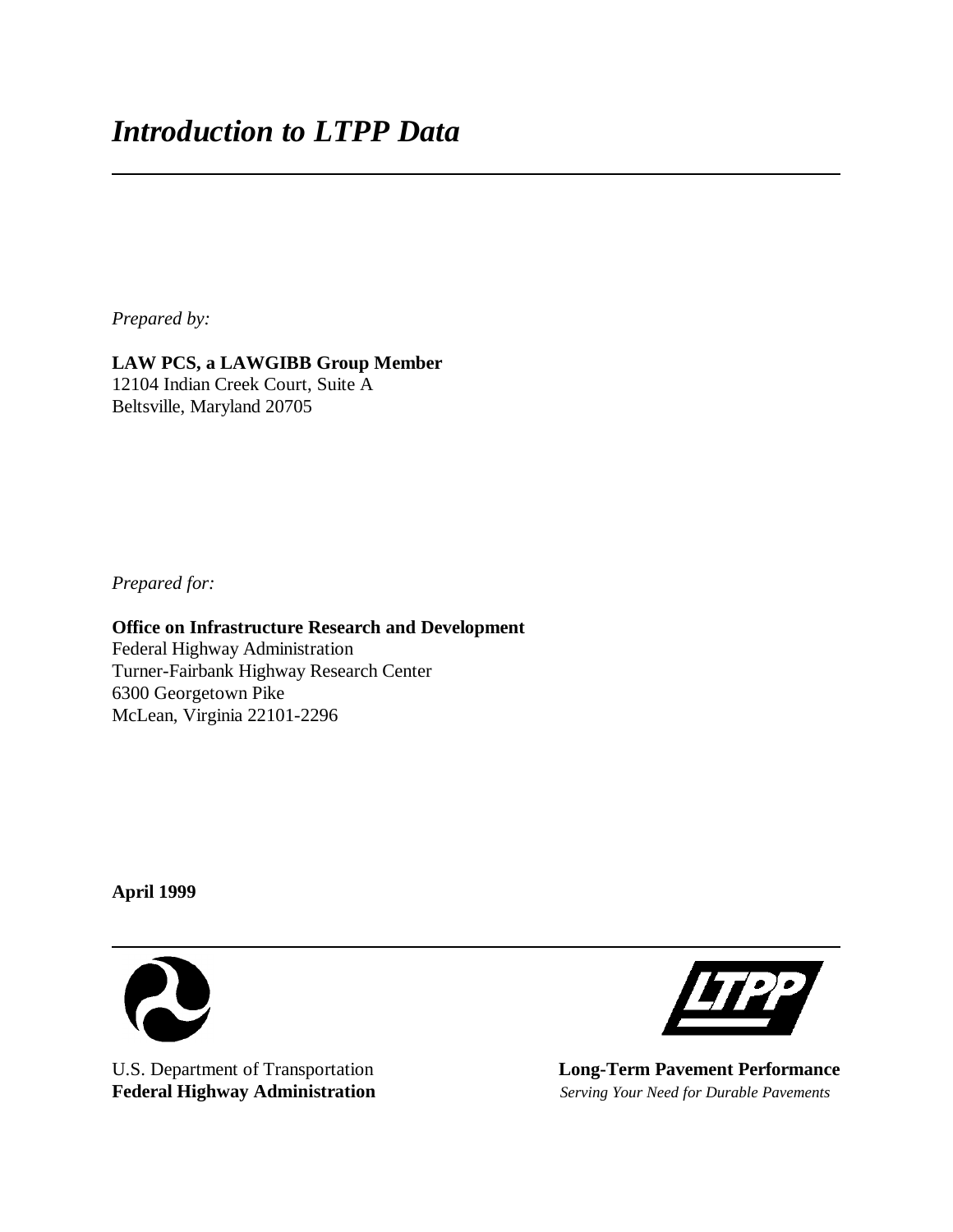# **Table of Contents**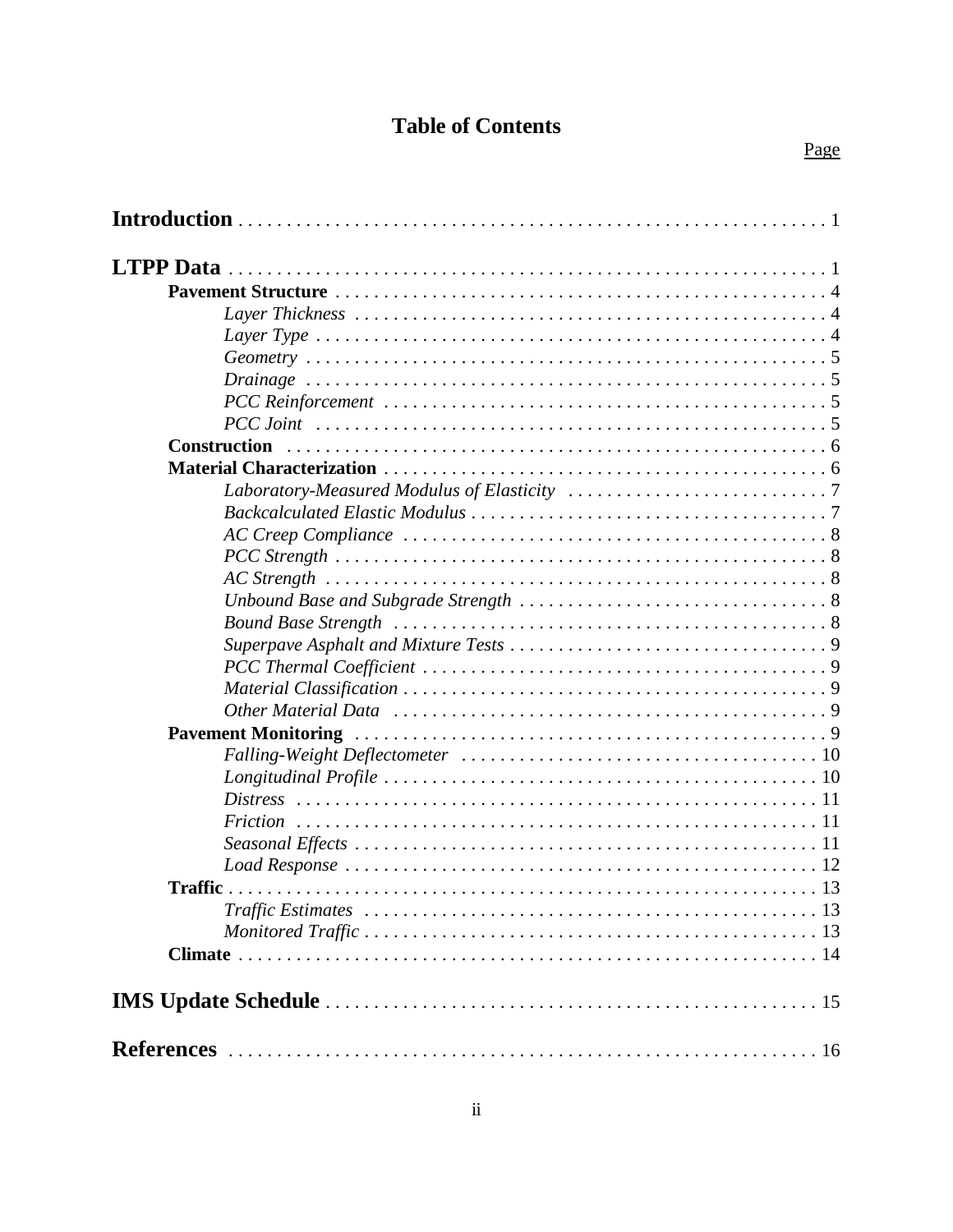### **Introduction**

The Long-Term Pavement Performance (LTPP) program was established to support a broad range of pavement performance analyses leading to improved engineering tools to design, construct, and manage pavements. Since 1989, LTPP has collected data on the performance of pavement test sections located on in-service roadways across North America. Most of the data and information collected on the approximately 2,500 test sections are stored in the LTPP database called the Information Management System (IMS).

Currently, the LTPP IMS consists of 16 general data modules with 430 tables containing more than 8,000 unique data elements. At present, the online data in the central IMS requires approximately 8.5 gigabytes of storage; offline data increases storage requirements to more than 45 gigabytes. The size of the IMS will continue to grow as new data elements are added and more data are collected and stored.

In the eleventh year of the LTPP program, the IMS continues to evolve. In 1998, the migration of the database to a Windows NT distributed environment was completed. This required programming and other structural changes to the database. Currently, new tables are being added to store computed parameters resulting from various preliminary analyses performed on the data. These computed parameters represent engineering calculations from raw data to enable higher order types of pavement performance analysis to be performed more efficiently. Layer elastic modulus from backcalculation of deflection measurements is an example of a computed parameter.

This document presents a discussion of the uses of and limitations of LTPP data in pavement performance analyses, general data availability, and data update schedule. Specific details on the structure of the IMS and how to obtain data can be found in the *LTPP Data User's Reference Manual* (Ref. 1). *(http://www.ltppdatabase.com/p2a.htm)*

## **LTPP Data**

The information collected by the LTPP program to explain and model pavement performance on a carefully selected set of test sections comes in many forms, the most visible being data stored in the LTPP Information Management System (IMS) - LTPP's database. These data are the easiest to access and most suitable for analysis since they are stored in electronic format. Most of the discussion presented in this document is focused on the IMS data. However, the true LTPP information base extends beyond the IMS data. This includes electronic data stored off-line, data and information stored in paper form, photographs, construction plans and specifications, video tapes, documentation, reports, and analysis results. Where applicable to pavement performance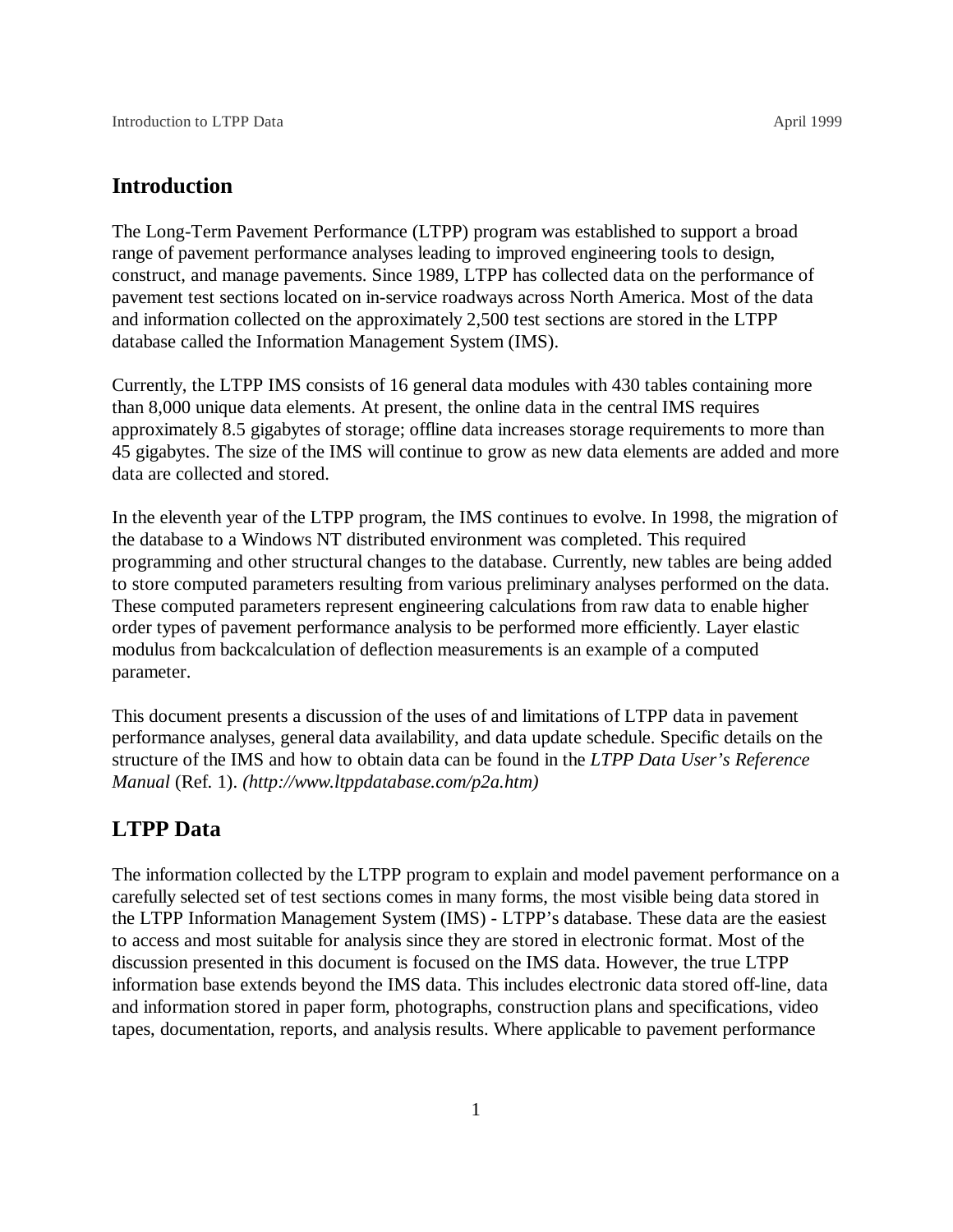analysis efforts, references are made in this document to the sources of this other information, which can be of potential use.

The central point of contact to obtain LTPP data is the LTPP Customer Support Service Center (Ref. 2). *(ltppinfo@fhwa.dot.gov)* 

Only LTPP data that have passed the IMS Quality Control (QC) checks to level E (discussed below) are available without special permission from the FHWA LTPP Program Manager. Offline electronic data, such as Falling-Weight Deflectometer (FWD) time-histories and 25-mm longitudinal profile measurements; data for agency supplemental sections constructed on Specific Pavement Studies (SPS) project sites; and data currently stored in paper form, such as handdrawn distress maps and portland cement concrete (PCC) thermal coefficient test results, require special approval to obtain.

In order to check the reasonableness and content of LTPP data in the IMS, a series of quality control checks have been instituted. These checks have been assigned a letter code from A to E as follows:

- A Random checks for data transmission corruption problems.
- B Data dependency checks to verify the existence of essential section information, such as test section number, location, etc.
- C Critical check of required data elements within a table.
- D Expanded range checks to verify reasonableness of the values of data fields in a table.
- E Intra-modular checks between related tables to ensure consistency with the relational database structure.

It should be noted that level 2 QC checks described in prior LTPP literature have not been implemented.

In the QC process, manual upgrades of some data not passing the checks are performed. For example, if the value of a critical data element is not available, a manual upgrade to level C can be performed. In these situations, comments are entered into the IMS stating the reason such upgrades were performed.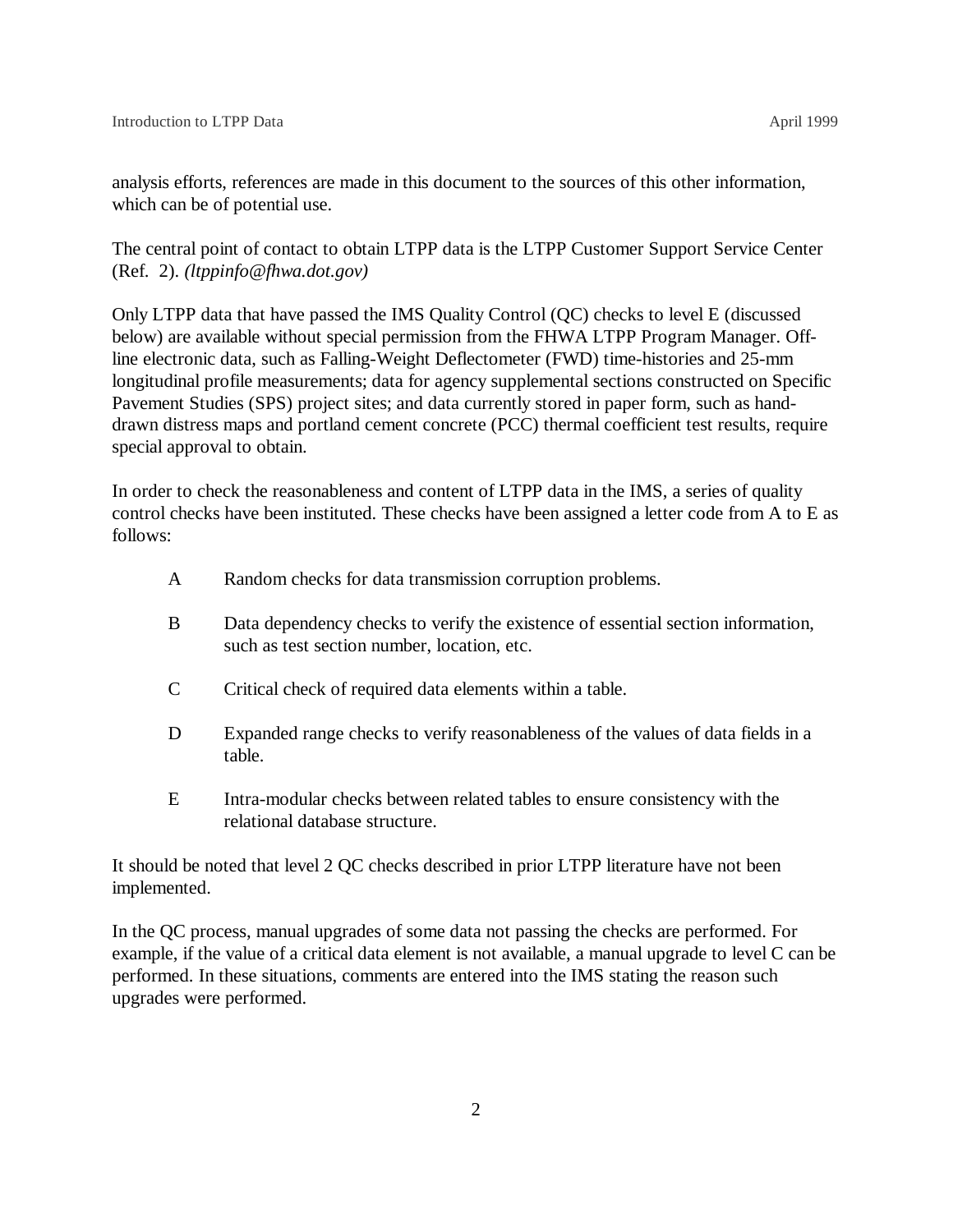Although quality control checks are applied to the data, data reaching level E do not necessarily imply that all critical data elements are present, or that the data do not contain anomalies or other types of errors. The IMS QC checks can be characterized as very basic, rudimentary checks.

In recognition of this fact, the objectives of the first phase of the data analysis activities, called the preliminary analysis, were to examine groups of related data to: (1) establish precision and bias estimates of computation errors, (2) quantify and segment range and variability attributes, and (3) identify and diagnose extreme or outlier observations and illogical time-series relationships (Refs. 3 and 4). The results of the first set of preliminary analyses were completed in late 1998.

Since LTPP field monitoring efforts began with test sections in the General Pavement Studies (GPS) in 1989, more data are available for these sections. Field monitoring of Specific Pavement Studies (SPS) began circa 1991 and, in general, have less data available depending upon the age of the project. The LTPP SPS experiments were implemented starting with SPS-5 (Rehabilitation of Asphalt Concrete Pavements). The other LTPP SPS projects were implemented in the following order: SPS-6 (Rehabilitation of Jointed Portland Cement Concrete Pavements), SPS-1 (Strategic Study of Structural Factors for Flexible Pavements), SPS-2 (Strategic Study of Structural Factors for Rigid Pavements), SPS-7 (Bonded Portland Cement Concrete Overlays), SPS-8 (Study of Environmental Factors in the Absence of Heavy Loads), SPS-9P (Pilot Studies for Superpave Field Validation), and SPS-9A (Validation of Superpave Binder Specifications).

The SPS studies on preventive maintenance on flexible pavements (SPS-3) and rigid pavements (SPS-4) were developed and managed by the Strategic Highway Research Program's Highway Operations group. Although the SPS-3 and 4 studies were not initiated by the LTPP program, field data collection was performed by LTPP contractors and the data are stored in the LTPP IMS.

Under the LTPP Program Improvement activities initiated in 1997, a data resolution effort was begun to identify and resolve the status of all missing and questionable data. Missing data is defined as all data sought and agreed upon as part of the LTPP program, but not in the system. Questionable data is defined as data not releasable due to failure to meet all quality control (QC) checks and/or obtained using non-standard LTPP protocols. Central to this process is the creation of data status reports to provide a summary of the extent, completeness, and character of the data collected for a test section or project. These reports will be used in the data resolution process to coordinate with participating highway agencies and other LTPP team members. They will also be used to provide analysts and others interested in using LTPP data with an indication of what data *may* be available to support various types of analysis. The first round of reports was completed in September 1998. The final reports, which reflect the status of resolution of missing or questionable data, were produced in March 1999.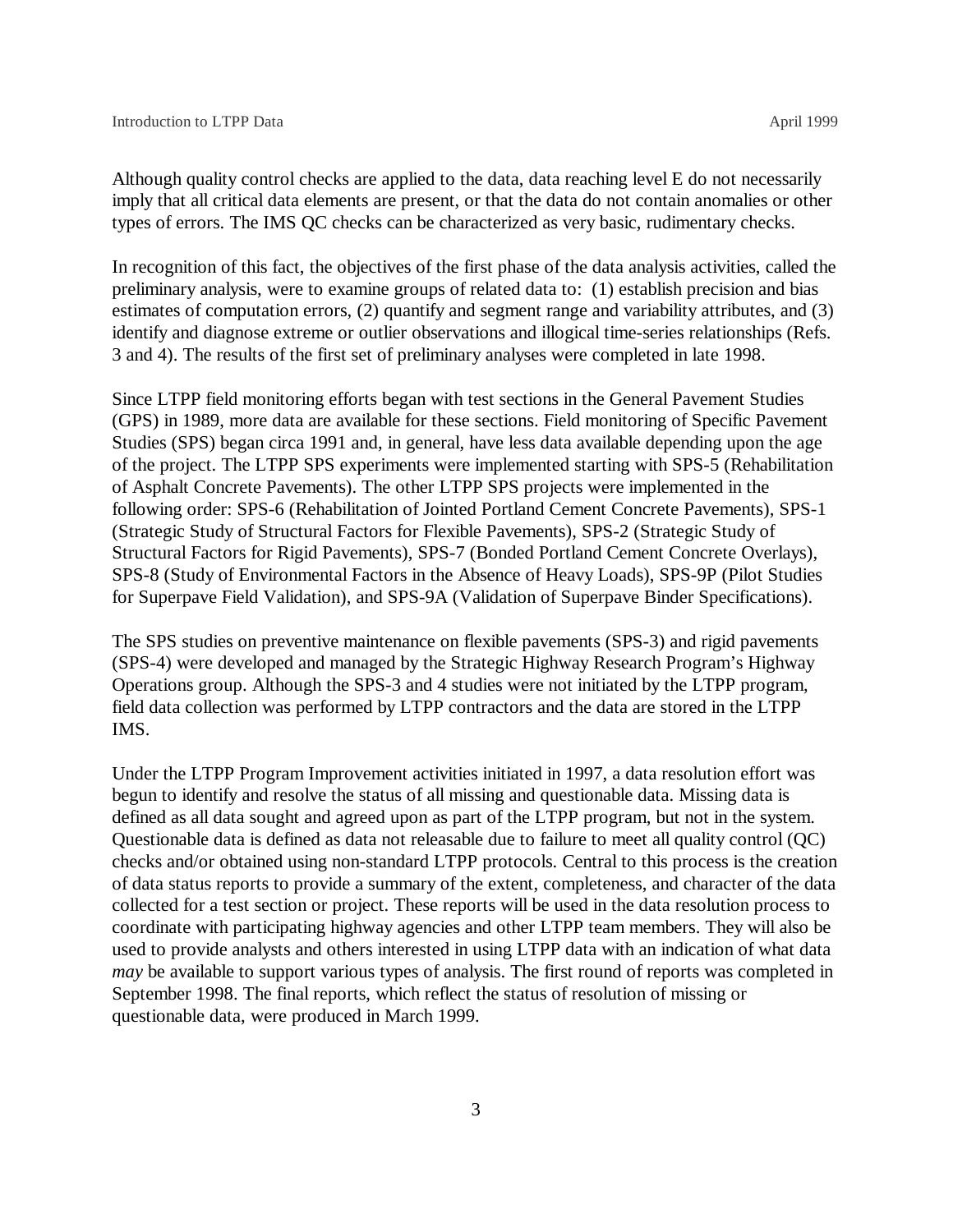In assessing the appropriate uses of LTPP data, it is important to distinguish between those data elements that are based on measurements performed on the section and those that are based on construction project information obtained from agency records. The vast majority of the data contained within the LTPP database are derived from some sort of measurement, either performed in the field at the test site, or on samples obtained from the test site. Much of the information contained in the inventory modules (INV tables in the IMS) is based on agency records for the general construction project and not necessarily from test site measurements. For example, the values for CBR, R-value, and K-value contained in the *INV\_SUBGRADE* table are not based on field measurements or tests performed on samples obtained from the test site location.

Discussions of LTPP data are presented in the following categories:

Pavement Structure Construction Material Characterization Pavement Monitoring Traffic Climate

In the discussion of each data category, the general names of the IMS table or series of tables containing the data are noted. In the IMS table names, wild-card characters are used to reference multiple table names. A pound sign (#) represents a single-digit number. An asterisk (\*) is used to reference a variable number of characters that begin with the indicated prefix.

#### **Pavement Structure**

The data elements in this category include those that describe the general components and physical dimensions of the roadway and pavement structure.

#### *Layer Thickness*

Layer thickness measurements for many sites are based on cores, borings, and test pits outside the ends of the monitoring portion of the test section. A shoulder boring was also performed near the center of the test sections to identify rigid subsurface layers. Thickness measurements on GPS test sections were obtained from cores, borings, and/or test pits at the ends of the section. These measurements, as well as a single suggested pavement structure to be used for analysis, are available for all GPS test sections. In addition to thicknesses from cores and borings at the end of the section, thickness variations within the test section are available on some SPS projects. These within-section thickness variations are determined from rod and level elevation measurements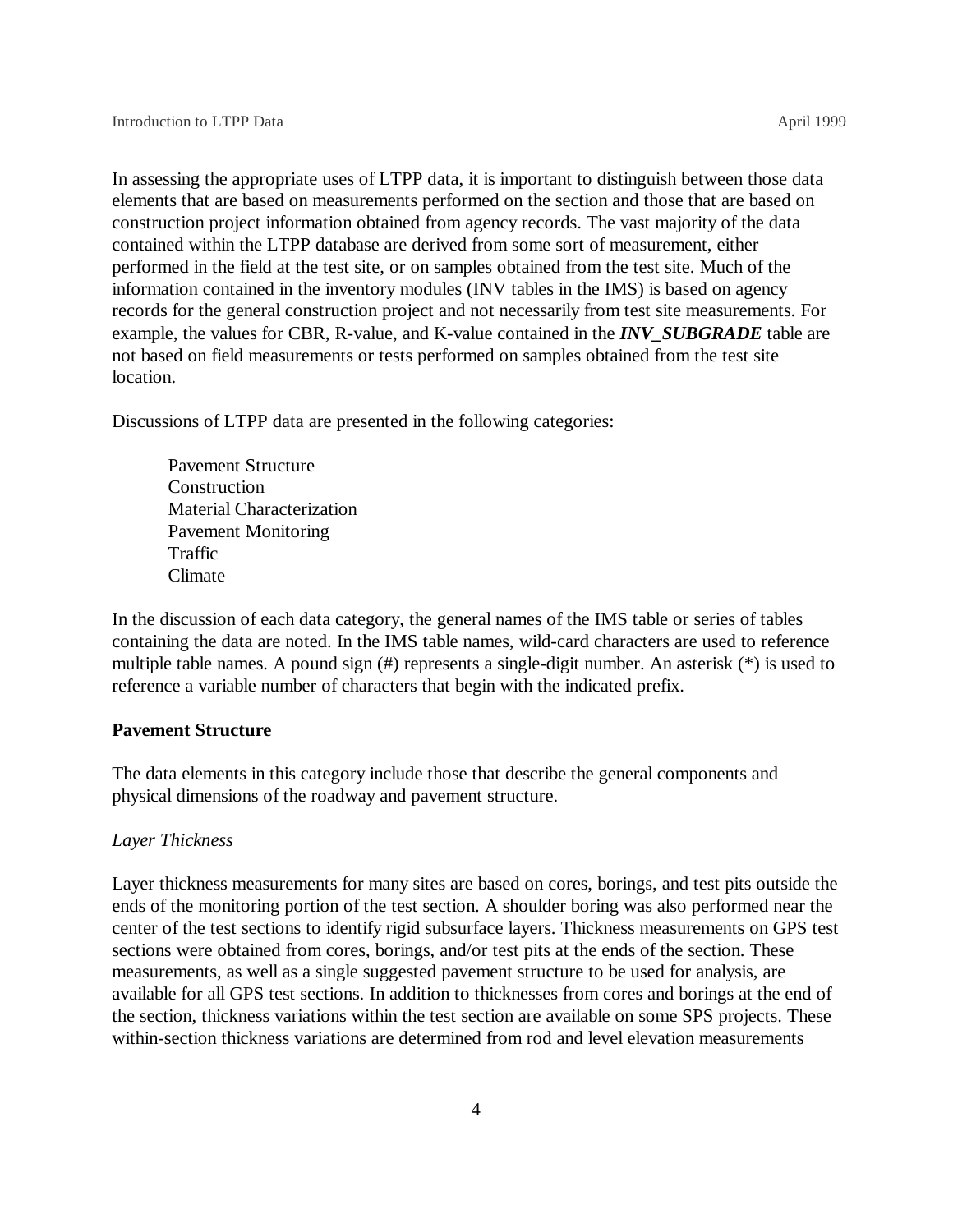performed during construction (five points across the test lane at 15.2-m intervals). There are some gaps in the thickness data on some SPS test sections.

IMS locations: *TST\_L05B*, *TST\_L05A*, *TST\_L05*, and *SPS#\_LAYER\_THICKNESS*

#### *Layer Type*

Information on the generic type of layer and material, such as granular base or hot-mixed asphalt concrete, are available for all sections, with some exceptions for SPS projects. Not included in this category are material characterizations from laboratory tests, which are covered under another category.

#### IMS locations: *TST\_L05B*, *TST\_L05A*, *TST\_L05*, *INV\_LAYER*, and *SPS#\_LAYER*

#### *Geometry*

The only pavement geometric features captured as data elements in the IMS are lane and shoulder width. Features such as longitudinal grade, transverse cross-slope, super-elevation, and horizontal curvature are not contained in the LTPP database. Some of these features can be determined using the raw field measurements. For example, transverse cross-slope can be computed from the raw transverse profile measurements performed with the dipstick; however, the raw measurement data stored on the field data collection forms would need to be accessed since the data stored in the IMS have been normalized during processing to remove the cross-slope.

#### IMS locations: *INV\_GENERAL* and *SPS\_GENERAL*

#### *Drainage*

Drainage information contained in the IMS includes the presence and type of subsurface drainage features, such as permeable layers, transverse drains, and longitudinal drains. There are currently no measures of the effectiveness or performance of drainage features. (The best source of information on the effect of in-pavement drainage systems will be from comparison of the drained-undrained sections on SPS 1 and 2 projects.) Some GPS projects contain edge drains, but these were not included as a primary experimental factor.

IMS locations: *INV\_GENERAL* and *SPS\_GENERAL*

#### *PCC Reinforcement*

Details of the transverse and longitudinal steel reinforcement in PCC layers are available for all but a small subset of test sections. This information comes from agency records since most of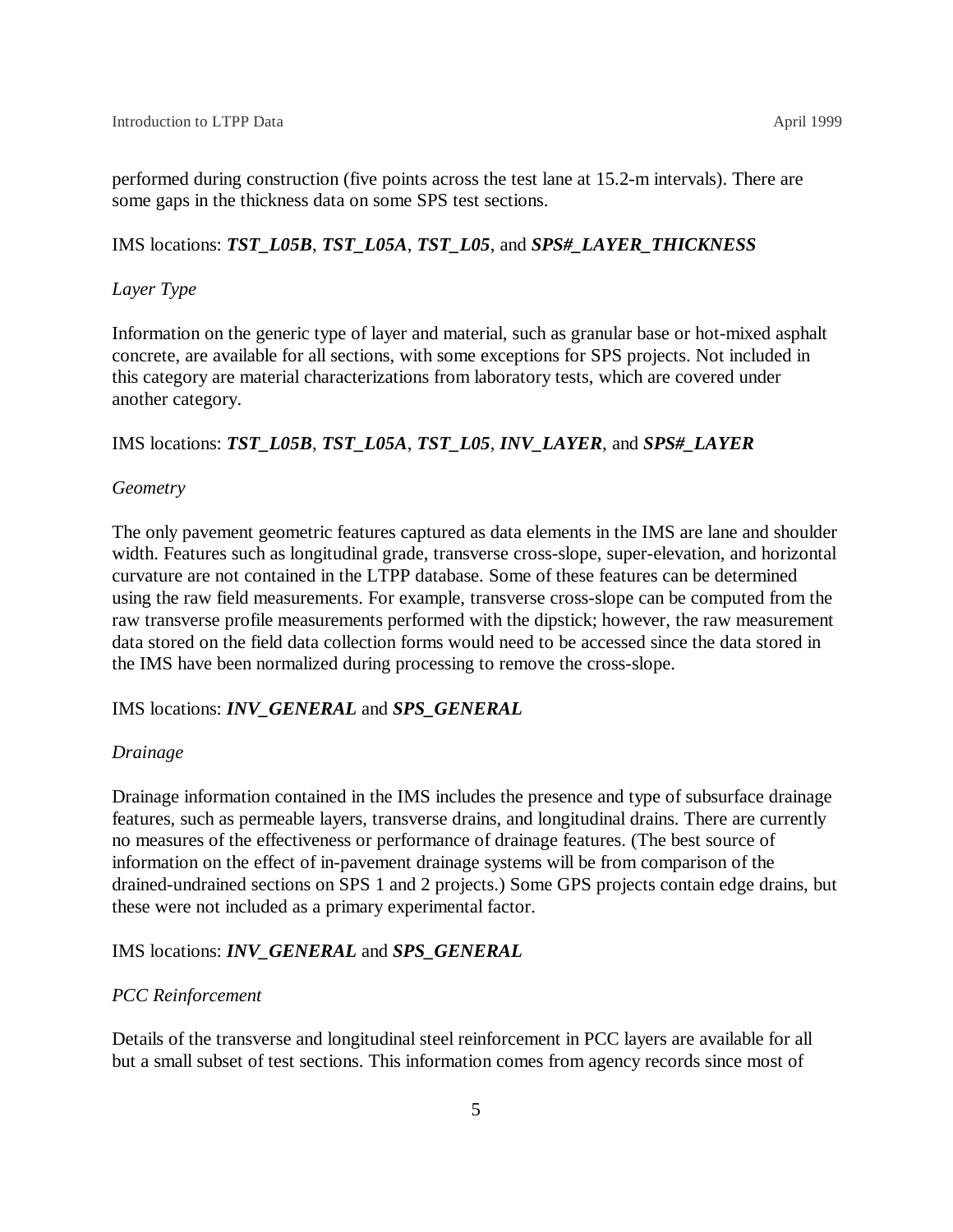these test sections are in the GPS experiment and those in the SPS are rehabilitation projects. It is expected that most of the missing PCC reinforcement data will be obtained and processed into the IMS by June 1999.

#### IMS locations: *INV\_PCC\_STEEL* and *SPS2\_PCC\_STEEL*

### *PCC Joint*

Information on PCC joint details is available for all GPS test sections and most SPS projects. The general information available on average joint spacing is not necessarily specific to the test section; details on joint locations within a test section can be obtained from fault measurements and hand-drawn distress survey maps prepared for each test section.

### IMS locations: *INV\_PCC\_JOINT*, *MON\_DIS\_JPCC\_FAULT*, *RHB\_PCCO\_JOINT\_DATA*, *SPS2\_PCC\_JOINT\_DATA*, *SPS7\_PCCO\_JOINT\_DATA*, and *SPS8\_PCC\_JOINT\_DATA*

#### **Construction**

Information on construction methods, techniques, and other related details is available for the majority of the test sections; however, the availability of detailed information varies greatly depending upon the type of test section and LTPP experimental designation.

The available construction information for the test sections in GPS experiments 1, 2, 3, 4, 5, 6A, 7A, and 9 is very general in nature since it was obtained from agency records after construction was completed. In some cases, this information was collected more than 10 years after the pavement was constructed and opened to traffic. In most cases, this information represents general features of the construction project, and is not specific to the test section location of the project. In many cases, the entries in the database represent the highway agency's construction specifications existing at the time the project was constructed.

The most detailed construction information is available for test sections whose construction was monitored by LTPP. This includes all of the test sections in the SPS experiments. The construction data forms for the SPS experiments are published in separate documents, one for each experiment, contained in references 5, 6, 7, 8, 9, 10, and 11. The exception are SPS-9 test sections for which the data tables in the IMS have not yet been created to store the collected construction information.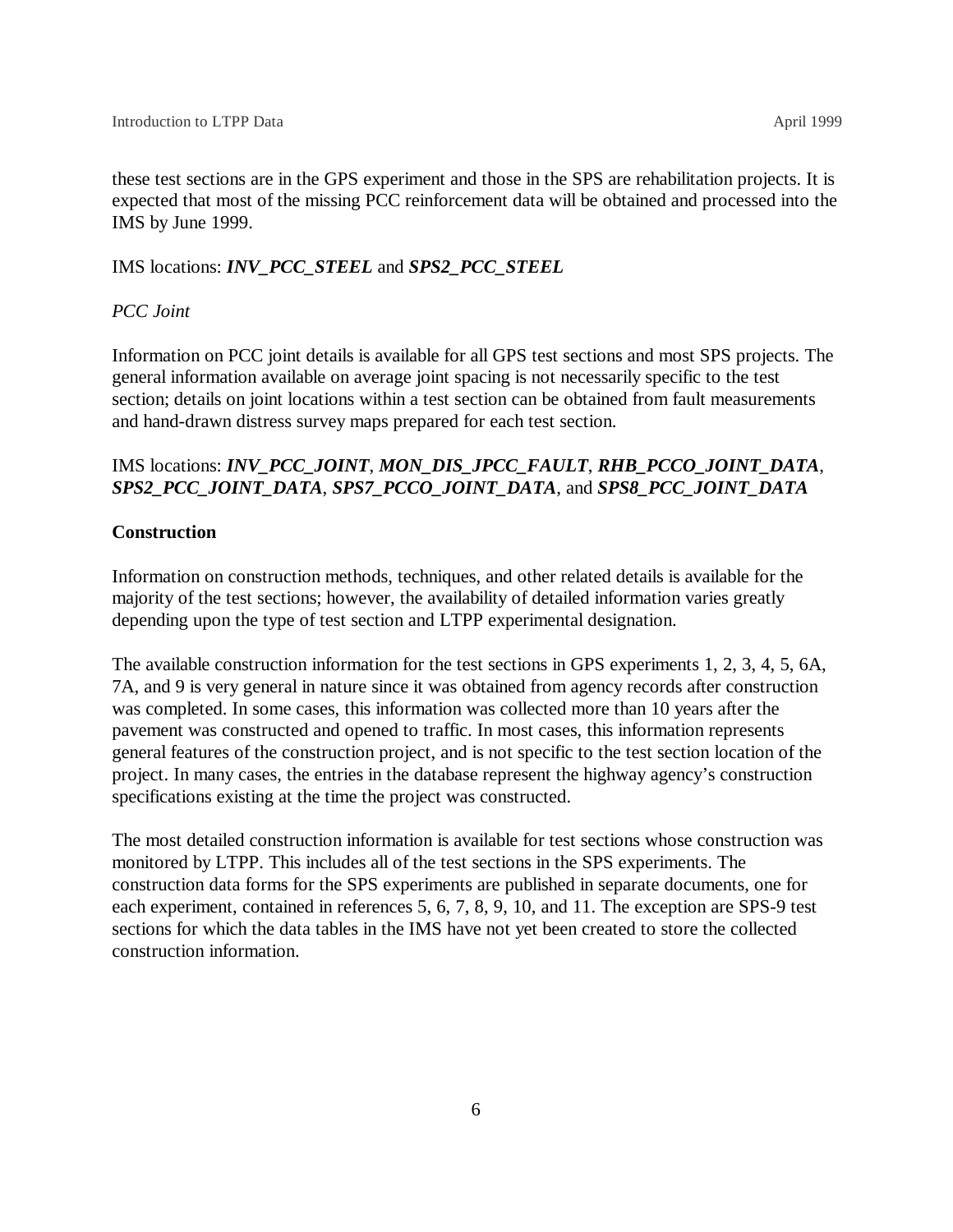Construction data for maintenance activities on LTPP test sections and test sections rehabilitated during the LTPP monitoring period are collected by the participating highway agency and reported on LTPP data forms. The current absence of this data in the IMS for many of these test sections is one of the data resolution emphasis areas.

#### IMS locations: *INV\_\**, *MNT\_\**, *RHB\_\**, and *SPS#\_\**

#### **Material Characterization**

The material sampling and test plans for GPS test sections are published in the *SHRP-LTPP Guide for Field Materials Sampling, Handling, and Testing* (Ref. 12). Details of the material tests performed on these samples can be found in the *SHRP-LTPP Interim Guide for Laboratory Materials Handling and Testing* (Ref. 13). The material sampling and test plans for the SPS experiments are published in separate documents, one for each experiment, contained in references 14, 15, 16, 17, 18, 19 and 20.

As with most other data elements, most of the data for GPS test sections are available. All materials testing on GPS test sections is the responsibility of LTPP contract laboratories. Most of the testing of GPS materials was performed by laboratories under contract with the Strategic Highway Research Program (SHRP). In two LTPP regions, resilient modulus testing of unbound materials was not completed under the SHRP contracts and was transferred to FHWA contract laboratories.

Currently, there is much lower availability of materials test data for SPS test sections. The responsibility for SPS material tests is split between the participating highway agencies and LTPP test laboratories. The LTPP contract laboratories are tasked with the more complex resilient modulus and associated tests, while agencies are responsible for all other tests.

#### IMS locations: *TST\_\**

#### *Laboratory-Measured Modulus of Elasticity*

For most materials, the laboratory-determined modulus of elasticity is measured using resilient modulus test procedures, the exception being for PCC in which a static modulus of elasticity test is used. The greatest amount of resilient modulus data currently available is for unbound materials, with the amount varying by LTPP region. Testing is nearly complete on all fine-grained materials. Resilient modulus testing on coarse-grained unbound materials being tested by LTPP contract laboratories is expected to be completed by September 1999.

Laboratory modulus of elasticity data for PCC layers are available for nearly all GPS test sections and some SPS test sections.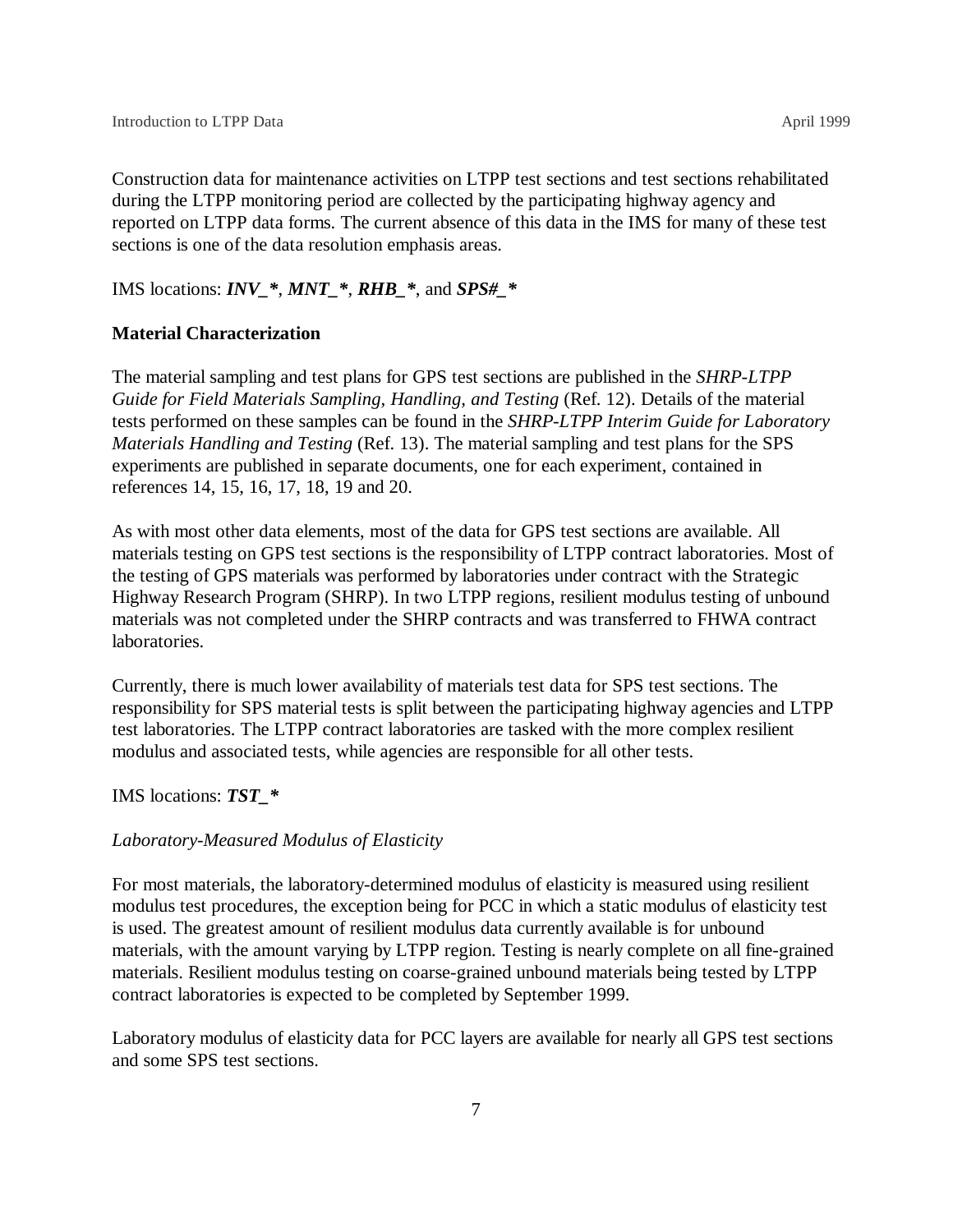Laboratory resilient modulus data for asphalt concrete layers exist for most GPS test sections in the North Atlantic, North Central, and Southern regions. However, due to concerns over the reliability of these results, their QC record status is set to A, which requires special permission to obtain. Due to irreconcilable problems with test equipment, there are no available resilient modulus data for GPS test sections in the Western region. Presently, it is planned to obtain and test samples from only the asphalt concrete (AC)-surfaced Seasonal Monitoring Program (SMP) test sections in the Western region; there are no plans for obtaining these missing values on other GPS test sections in the Western region. Laboratory resilient modulus tests on asphalt concrete samples from SPS test sections and GPS overlay projects started in the fall of 1998 using a new procedure that provides both resilient modulus and creep compliance from the indirect tensile test. The first upload of this data into the IMS is expected in the fall of 1999.

### IMS locations: *TST\_AC07\_\**, *TST\_PC04*, and *TST\_UG07\_SS07\_\**

### *Backcalculated Elastic Modulus*

Results of the preliminary analysis project to produce backcalculated moduli for distribution through the LTPP IMS are scheduled to be available by September 1999. There are currently no plans to make available through the IMS backcalculation results from other LTPP-sponsored analyses (Refs. 21, 22, and 23).

### IMS locations: *MON\_DEFL\_FLX\_BAKCAL\_\**, and *MON\_DEFL\_RGD\_BAKCAL\_\**

#### *AC Creep Compliance*

These measurements were designated only for SPS projects, they were not designated for GPS test sections. Measurements were performed on samples from 23 GPS test sections as part of the SHRP work on development and validation of performance prediction models and are available in a published report (Ref. 24). The approach to measuring these values during the resilient modulus testing has been accepted. The first upload of this data into the IMS is expected in the fall of 1999.

IMS locations: *TST\_AC07\_\**

#### *PCC Strength*

There is good availability of PCC strength data, compressive and splitting tensile, for most PCC layers on GPS test sections. These are mostly long-term strength values obtained at various ages depending on the project's construction date. A complete suite of time-sequence strength gain data, nominally at 28, 90, and 365 days, should be available for most SPS-2 projects. This data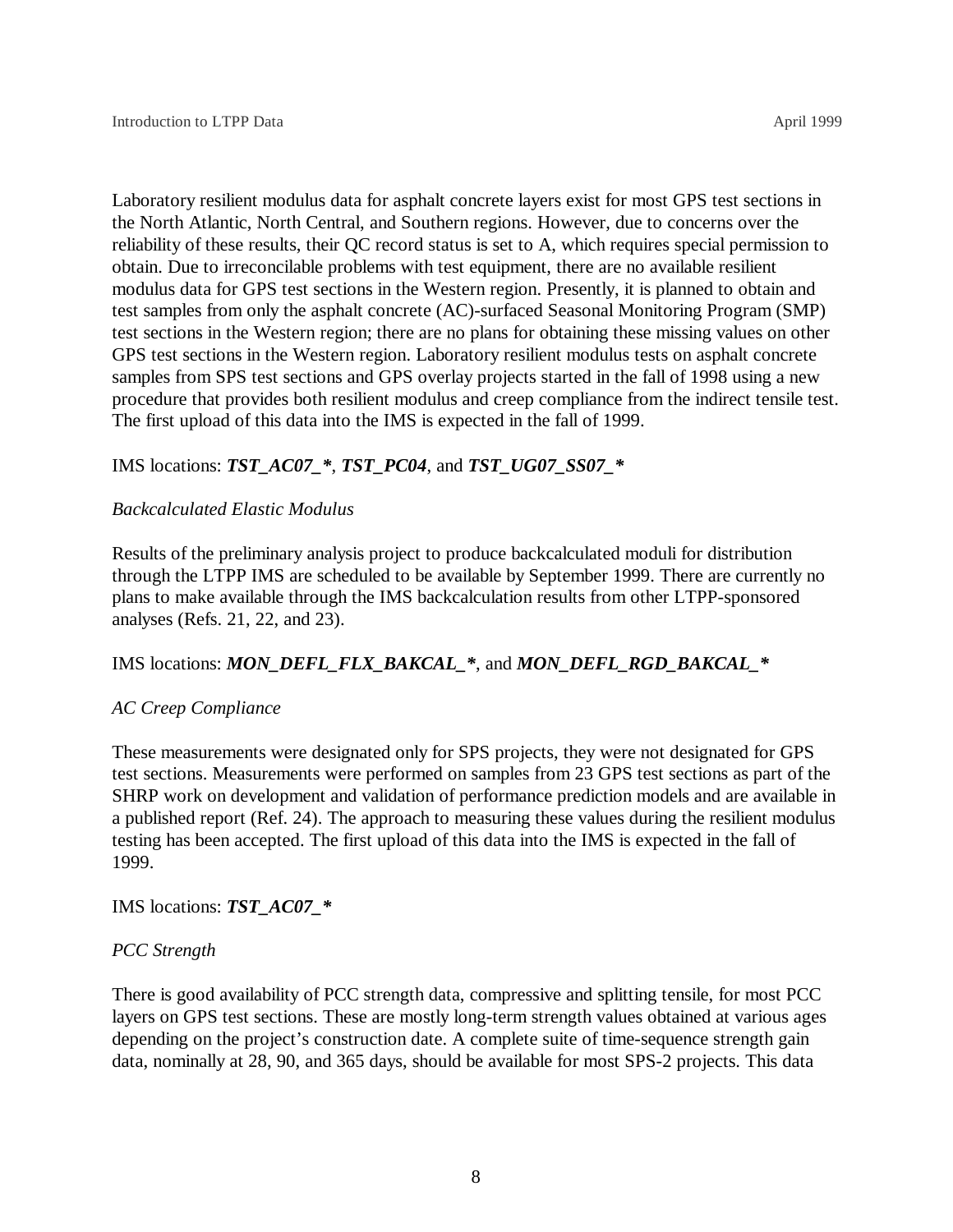suite includes compressive and indirect tensile strength from cores and formed cylinders, and modulus of rupture from formed beams.

### IMS locations: *TST\_PC01*, *TST\_PC02*, and *TST\_PC09*

### *AC Strength*

Indirect tensile strength tests are a standard part of the resilient modulus test and are available for all sites in which resilient modulus data are available. These tests are also performed as part of the moisture susceptibility test performed on SPS test sections.

### IMS locations: *TST\_AC05* and *TST\_AC07\_A\_SUM*

### *Unbound Base and Subgrade Strength*

For fine-grained subgrade material with adequate strength to survive sampling, unconfined compressive strength data are available. Strength information is also available for unbound base and subgrade materials as part of the resilient modulus testing protocol for these materials. These data are limited to tests at only one density, moisture content, and confining pressure. These values are available for all sites in which resilient modulus data are available.

### IMS locations: *TST\_SS10* and *TST\_UG07\_SS07\_\**

### *Bound Base Strength*

Unconfined compressive strength tests were performed on bound base materials provided they were strong enough to survive coring.

IMS location: *TST\_TB02 Superpave Asphalt and Mixture Tests*

Currently Superpave asphalt and mix design tests are only designated for SPS-9 projects. Results of these tests performed on the SPS-9 projects are currently stored in paper form. Entry of these data into the IMS is not planned until after December 1999. Results of tests performed on the 22 GPS tests sections used in the Superpave validation effort are available in the previously referenced document.

### *PCC Thermal Coefficient*

PCC samples for the thermal coefficient tests were obtained from PCC layers on SPS projects. These very specialized tests are being performed at the FHWA Turner-Fairbank Highway Research Center laboratory. These tests are currently in progress and results from tests on 116 cores have been obtained. Due to the slow test production rate, testing of all samples is not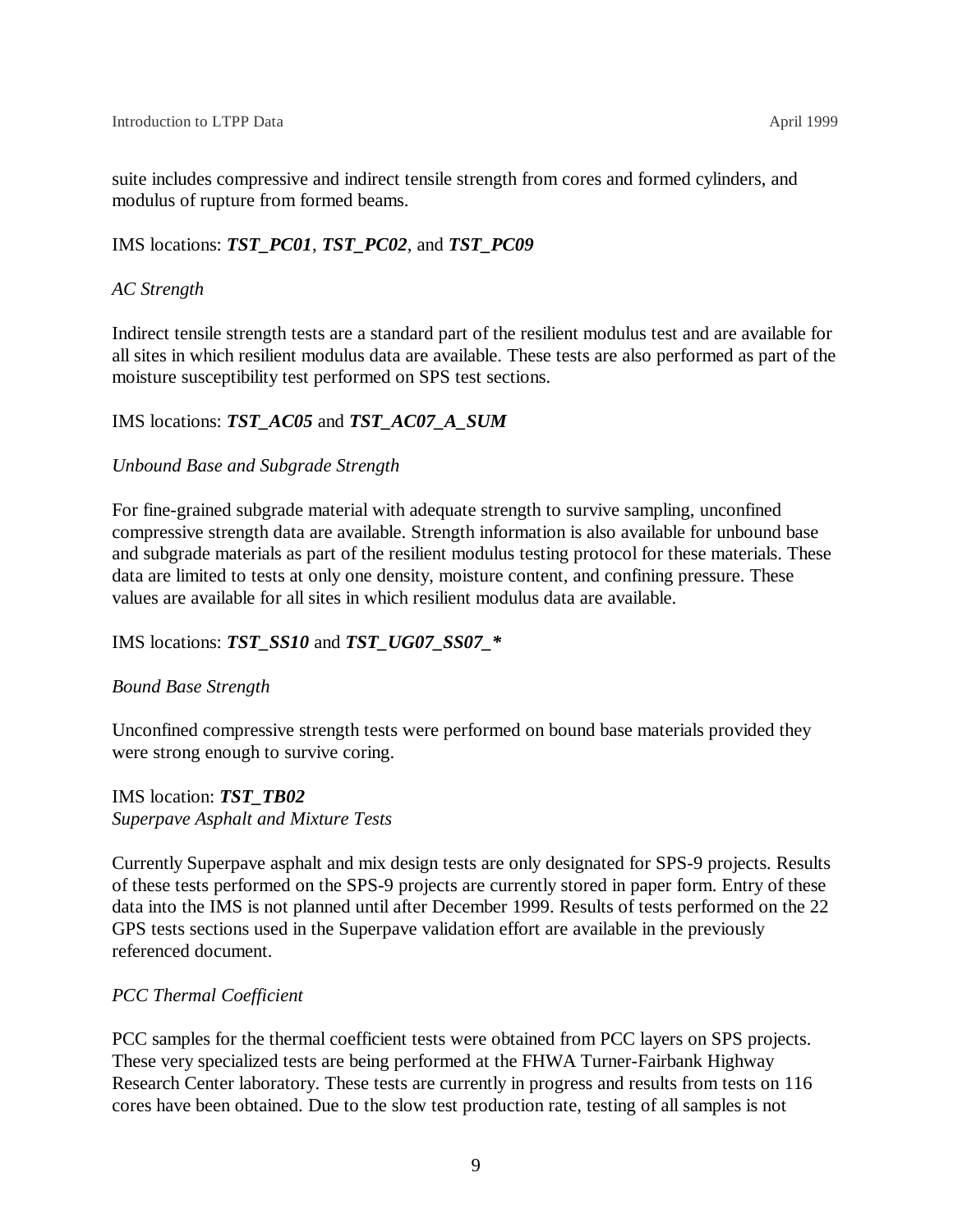expected to be completed until 2002. These data are currently available only in paper form; entry into the IMS is not expected until after December 1999.

### *Material Classification*

These data are available for all GPS test sections and most SPS projects. Resolution of missing material classification data from SPS projects is part of the current data resolution activity to be completed by October 1999.

### IMS locations: *TST\_SS04\_UG08*, *TST\_TB01*, *TST\_L05A*, and *TST\_L05B*

### *Other Material Data*

Other materials data, as specified in the materials testing plans for each type of experiment, are available. Better coverage is currently available for GPS test sections.

IMS locations: *TST\_\**

### **Pavement Monitoring**

Most pavement monitoring measurements are performed by LTPP contractors, using standard equipment and procedures, to maintain a high degree of uniformity. The routine measurements include deflection, longitudinal profile, and distress. The measurements are performed at set intervals; however, they are not always scheduled to occur at the same time. For example, longitudinal profile measurements are not performed on the same day that distress surveys are performed. Although these time mismatches can complicate analysis of the relationships between roughness-based performance measures and distresses, it is possible to obtain matched sets of data that occur within a reasonably close time period for these types of investigations. In general, there is excellent availability of routine pavement monitoring data on all LTPP test sections. Specialized measurements of sub-surface moisture and temperature and pavement load response are collected on a subset of test sections. Collection of friction data is the responsibility of the participating highway agency and the data do contain some gaps.

### *Falling-Weight Deflectometer*

Measurements performed using the Falling-Weight Deflectometer (FWD) are available for all LTPP test sections. Test frequencies vary between bimonthly measurements during the spring thaw on Seasonal Monitoring Program (SMP) sites in frost areas, to 5-year intervals on other sites. Deflection measurements are also performed before and after overlay placement. The deflection data set includes peak values; 60-ms-long time-histories; and temperature measurements of the air, pavement surface, and at three depths in the surface layer. Details of the LTPP deflection testing procedures are contained in references 25 and 26. During test section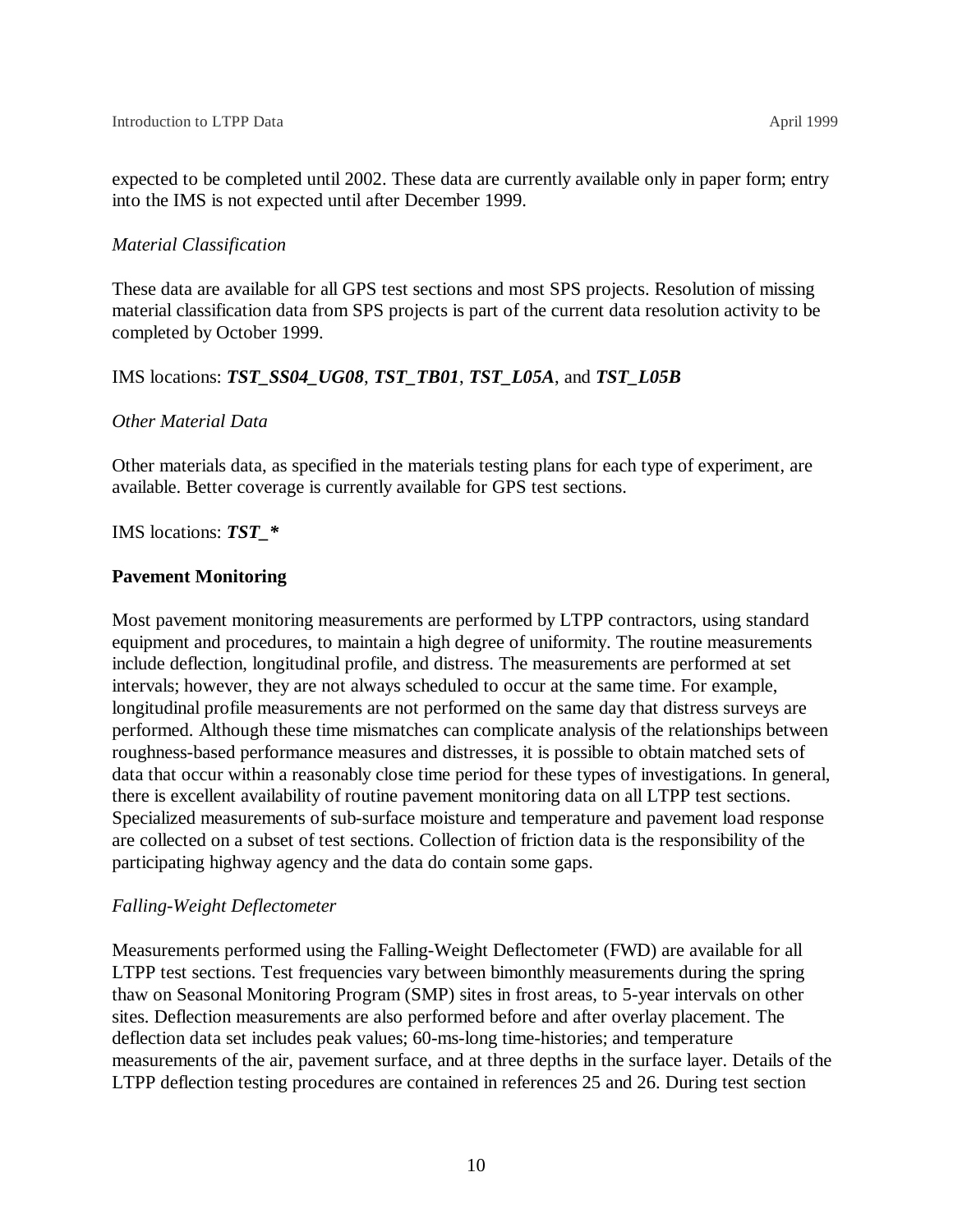material sampling, bore holes were made into the shoulder to a depth of 6.1 m to detect the presence of rigid layers that might influence backcalculation results.

As noted under material properties, interpretation of the deflection measurements is currently progressing with backcalculation of the layer moduli. LTPP-sponsored analysis work has been performed to compute subgrade modulus of reaction (K-values) from deflection measurements on PCC pavements (Ref. 27). These values are not available through the LTPP IMS. To date, no work has been performed on computation of load and deflection transfer efficiencies of transverse joints, but the raw data exists to compute these quantities.

#### IMS locations: *MON\_DEFL\_\**

#### *Longitudinal Profile*

Longitudinal profile measurements are available for all LTPP test sections. The overwhelming majority of these measurements are performed using an inertial reference-plane-instrumented vehicle operating at highway speeds. On some remote sections, manual measurements were performed using a digital incremental profiling device. Details of the LTPP profile measurement procedures are available in reference 28. The profile data from these measurements have been filtered and normalized to remove the long wavelength content. Measurement frequencies vary from 5 times per year on SMP sites to 2-year intervals; many sections have a 1.5-year interval frequency. Each data set collected using the instrumented vehicle consists of five consecutive measurements collected on the same day.

Pavement ride parameters, computed from the profile measurements, are available in the IMS. These parameters include International Roughness Index (IRI), simulated slope variance (SV), root mean square vertical acceleration (RMSVA) at varying base lengths, and standardized Maysmeter Index (MO).

LTPP has also sponsored pavement roughness model building analyses. These efforts are documented in references 29 and 30.

#### IMS locations: *MON\_PROFILE\_\**

#### *Distress*

Distress data are available for all LTPP test sections. Collection frequencies vary from measurements three times per year for SMP test sections to 2-year intervals. There are two distinct methods used to obtain ratings of distress occurrences on LTPP test sections. The initial primary method was based upon interpretation of images captured on 35-mm black-and-white, continuous-strip photographs. This is supplemented, and recently supplanted, by manually performed surveys conducted by a field rater. LTPP distress definitions and measurement details are documented in reference 31. The differences between the two data sources and the differences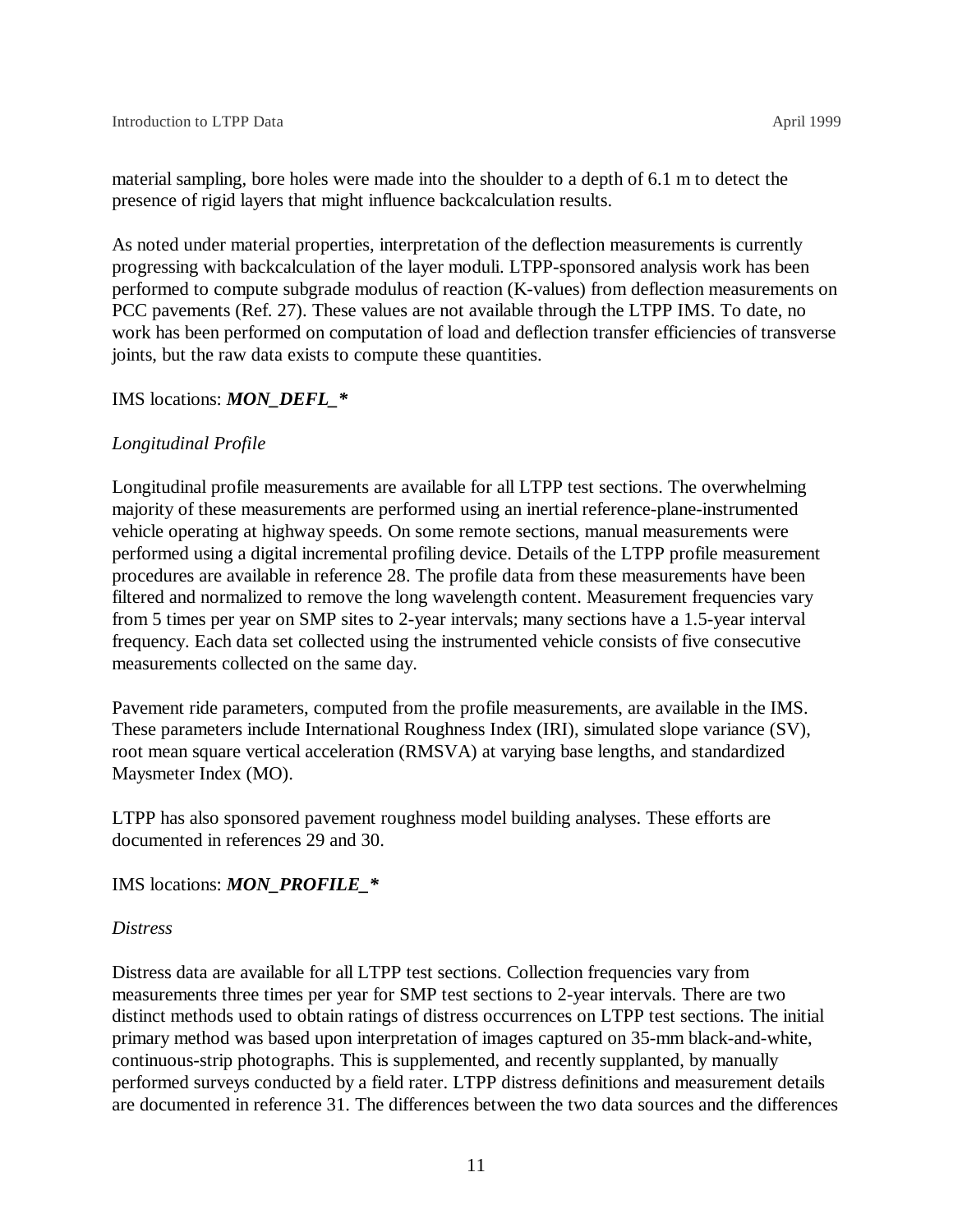between distress raters and interpreters have created some apparent anomalies in the time sequence relationships for some sites. Work has begun to develop an analysis set of distress data that combines information from different sources into a logical, coherent time sequence. This work is scheduled to be completed by December 1999.

The distress information on LTPP test sections should not be interpreted as representing the general status of pavements in the United States. The LTPP test sections are not a proportional sample of the general pavement types across the United States; they are a highly biased set of pavement structures, purposefully selected to restrict the inference space to a more manageable level. Additionally, the terminal values of distress or condition on LTPP test sections should not be interpreted as the terminal condition leading to a rehabilitation treatment. In many instances, the cause for rehabilitation of a test section has nothing to do with the conditions on the test section; some other portion of the project may be the cause. Furthermore, on some sections, we have requested that the section be allowed to deteriorate to a level lower than that normally allowed. New data forms documenting the reason for rehabilitation were implemented in May 1998 for all new rehabilitation projects.

#### IMS locations: *MON\_DIS\_\** and *MON\_DROP\_SEP*

#### *Friction*

Friction data are supplied by participating highway agencies. This data set consists of SN values. Complementary explanatory data on items such as surface texture are not available. Although LTPP has developed guidelines for collection and reporting of this data (Ref. 32), significant variability between agencies is suspected. Results of a preliminary data analysis study were obtained in 1998 (Ref. 33).

#### IMS location: *MON\_FRICTION*

#### *Seasonal Effects*

The LTPP Seasonal Monitoring Program (SMP) was developed to address seasonal changes in pavement behavior due to variations in temperature and moisture. These measurements are primarily limited to asphalt concrete-surfaced, jointed plain PCC and jointed reinforced PCC pavements with unbound granular base layers. Monthly measurements conducted on the 60 test sections in the program include multiple deflection measurement passes during the test day on the same set of test points, time-domain reflectometery (TDR) measurements for subsurface moisture-depth gradient, electrical resistivity depth gradient for frost zones (freeze areas only), and water-table depth. Continuous measurement of precipitation, air temperature, and subsurface pavement temperature profiles are recorded by on-site data loggers. These measurements are supplemented with elevation surveys and longitudinal profile measurements conducted four to five times per year. Distress measurements are performed three times per year. On the jointed PCC pavements, joint opening and faulting measurements are also performed on each test day. (Warp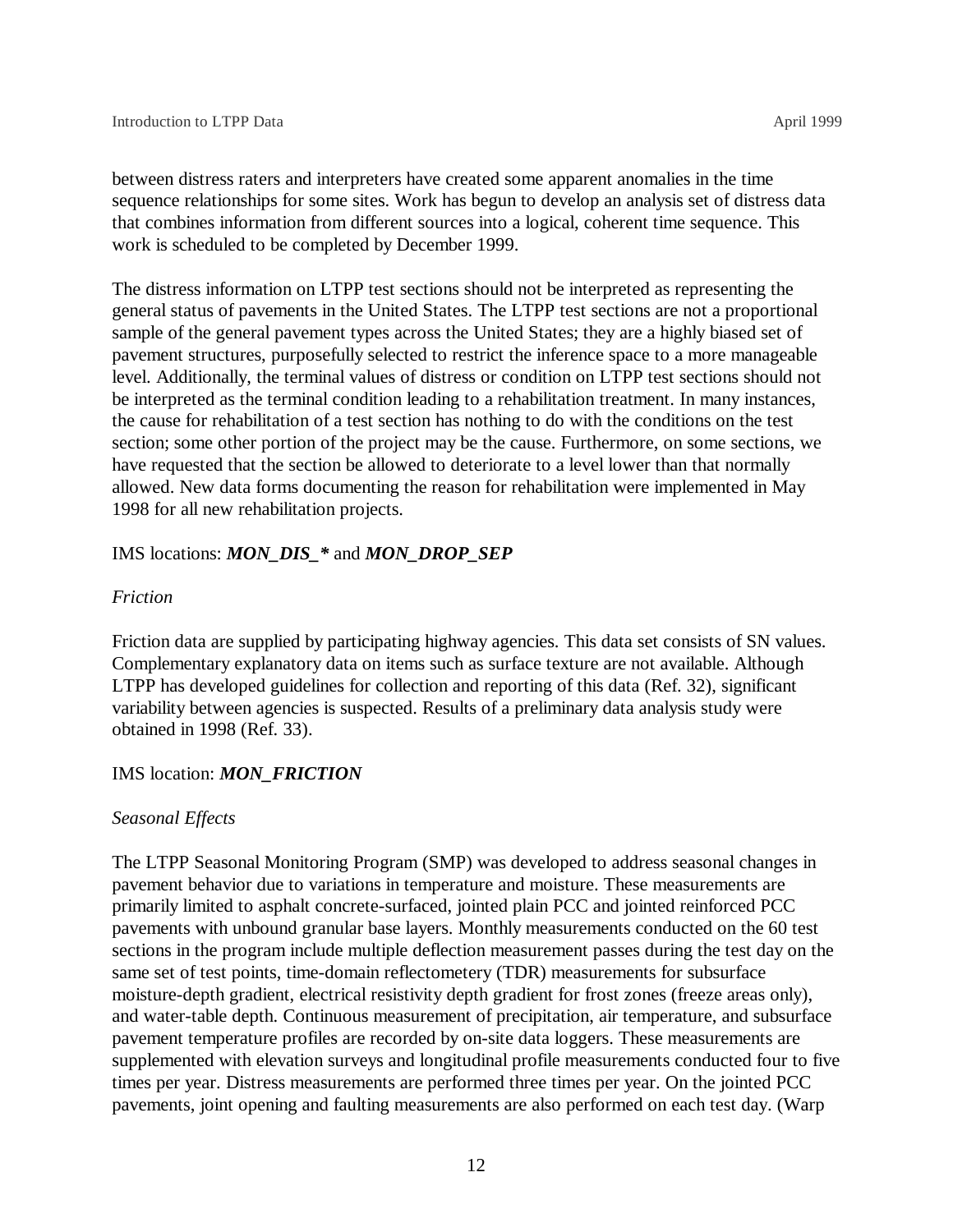and curl surface profile measurements are not performed on the jointed PCC pavements.) Instrumentation, installation, and data collection details for SMP test sections are documented in reference 26. It should be noted that the objective of the SMP is to provide data needed to attain a fundamental understanding of the magnitude and impact of temporal variations in pavement response and material properties due to the effects of temperature, moisture and frost/thaw variations, and their interactions. Thus, issues, such as traffic data collection method and intensity, were not included in site selection considerations.

For field operation efficiencies, the SMP test sections are divided into two groups within an LTPP region. The monthly cyclical measurements are alternated between each group of test sections over a continuous annual cycle. Production testing on the first set of SMP test sections began in September 1993. The initial test cycle lasted for 2 years, with two test sections added between the first and second year. Measurements on the second group of test sections began in late summer/early fall of 1995. Measurements on the first group of sections were repeated in 1996- 1997. The current cycle of measurements on the second group of test sections began in the fall of 1997.

The majority of the raw data from SMP test sections are currently available in the IMS. The exception is a subset of TDR measurements whose traces were recorded on paper strip charts. The interpretation and storage of the dielectric constant from these paper traces were competed in November 1998.

Several preliminary analyses were initiated in 1997 whose objectives are to interpret the SMP measurements to estimate moisture content and frost zones. These studies were completed in 1998. The results of the moisture estimates were uploaded into the IMS in late 1998. The frost zone interpretation is expected to be loaded into the IMS during the spring of 1999.

IMS locations: *SMP\_\**

### *Load Response*

Pavement responses from moving truck loads have been collected at two SPS project sites. In North Carolina, four PCC pavement test sections on the SPS-2 project were instrumented with linear variable displacement transducers (LVDT), strain gauges, pressure cells, and SMP instrumentation (Ref. 34). To date, eight measurement rounds have been conducted seasonally (four times per year). This data, available in the IMS, consists of instrumentation response traces from the passing load truck, with known axle loads, operated at two speeds.

The other active load response site is located in Ohio. Measurements on four SPS-1 asphalt concrete and four SPS-2 PCC pavement test sections are being taken under the sponsorship of Ohio DOT. To date, two to three rounds of measurements have been performed. While similar, the equipment and data processing techniques vary from those used on the North Carolina site. Currently, work is underway to coordinate the receipt and storage of these Ohio data in the IMS.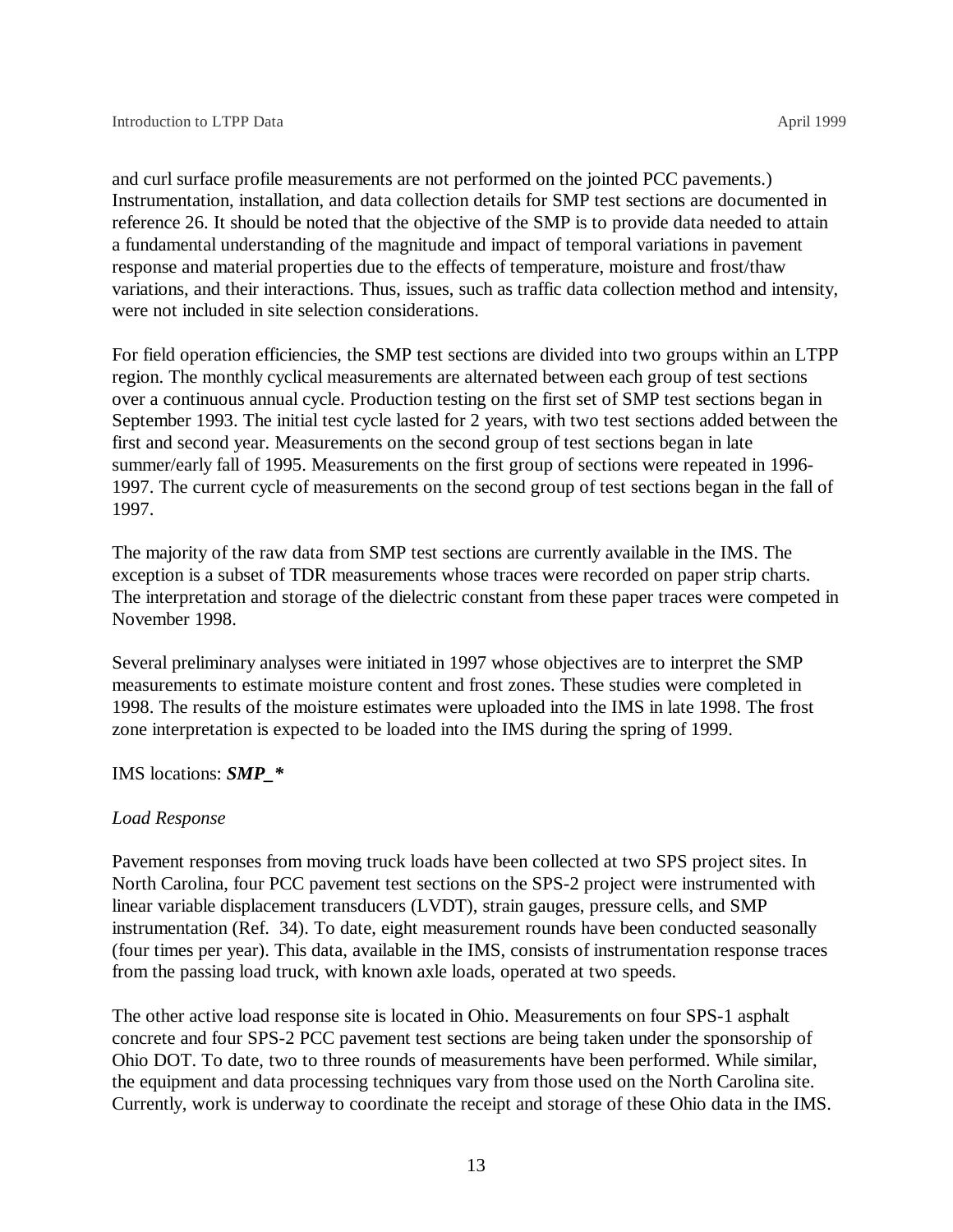Loading of the data from the rigid PCC test sections is expected to be completed by summer 1999, while the measurements taken on the flexible test sections are expected to be completed in December 1999.

IMS locations: *DLR\_\**

### **Traffic**

Traffic data within the LTPP program are stored in the IMS and the Traffic Data Base (TDB). The TDB was primarily designed to store and process the raw traffic measurements collected by participating agencies and to compute annual summary statistics for the traffic stream passing over the test lane. These computed traffic summary statistics are stored in the IMS for easy access.

Because LTPP traffic data are primarily limited to the test lane, its use to develop prediction procedures based upon total facility traffic data is limited on many sites. There are some sites at which data for traffic in all lanes and directions have been submitted to LTPP. The data from non-LTPP lanes are stored in raw form in the TDB since they are not used in the traffic computations for the test lane. These data have not been processed or subjected to quality control checks.

Within LTPP, there are two broad classes of traffic information: traffic estimates and monitored traffic.

### *Traffic Estimates*

Traffic estimates are provided by the participating highway agencies for years when no on-site traffic monitoring measurements were taken. In LTPP, these data are referred to as historical and updated traffic data. The source of this information varies from agency to agency and site to site. This information typically consists of annual traffic statistics in the test lane, such as 18k ESAL, number of trucks, and vehicle volumes. The estimated traffic data typically does not contain axleload spectrum distributions and is not stored in the IMS. The quality, precision, and reliability of these traffic estimates are unknown.

### IMS location: *TRAF\_EST\_ANL\_TOT\_LTPP\_LN*

### *Monitored Traffic*

Although on-site collection of traffic data using continuously operated weigh-in-motion (WIM) devices is the preferred measurement method, highway agencies have employed a wide range of traffic measurement devices and sampling methods. Most traffic measurements are based upon automatic vehicle classifiers and/or WIM.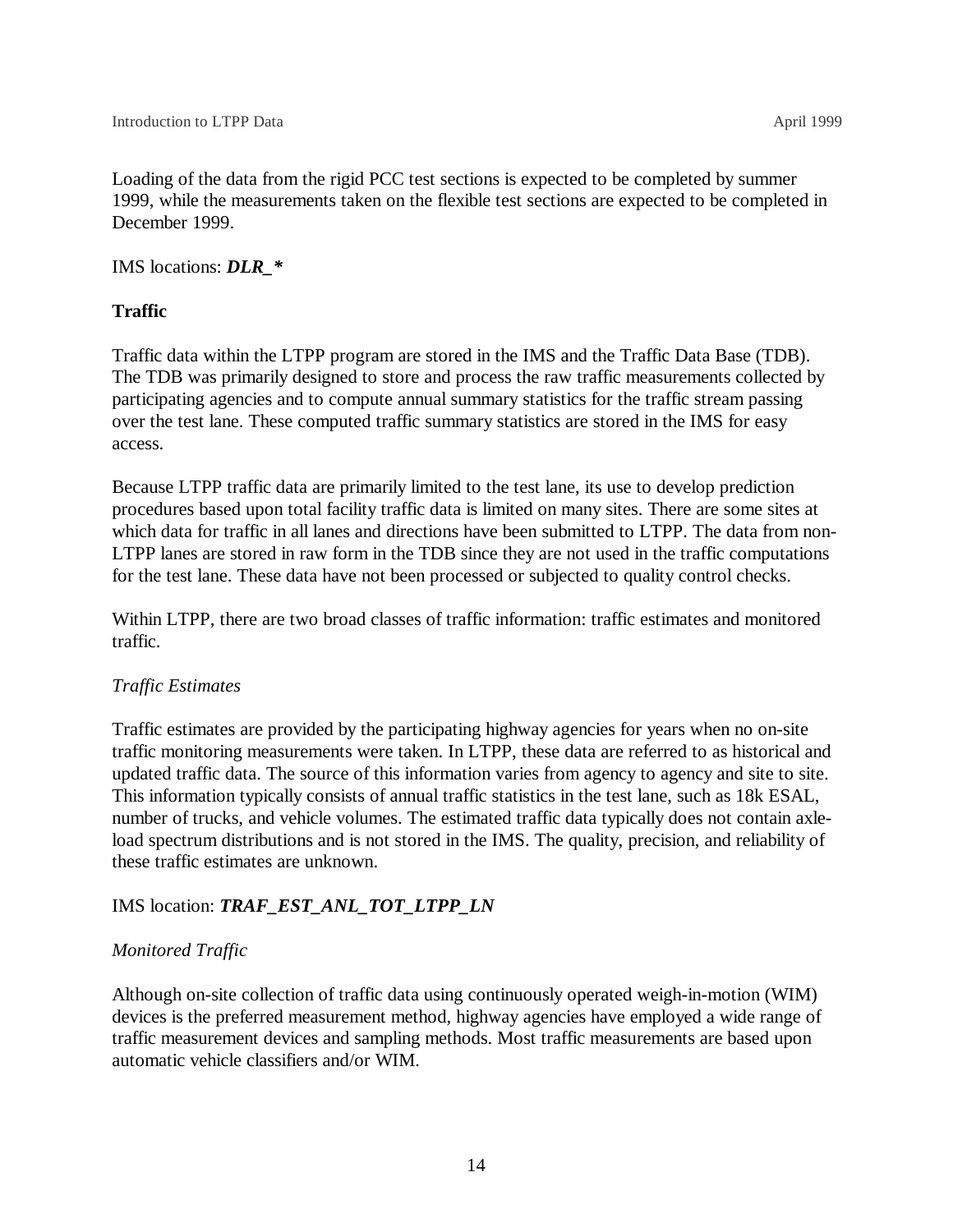The raw data submitted by the participating highway agency are stored in the TDB. Raw data include individual vehicle records, which contain information such as the date and time the vehicle crossed the scale, vehicle class, number of axles, axle spacing, and weight of each type of axle group. Raw automatic-vehicle-classifier (AVC) data typically consist of the number of daily vehicles in each vehicle class. If traffic load data have been supplied, daily and annual axle-load distributions are computed using linear, time-based, expansion factors. Seasonal factors are not used in this process.

Monitored traffic data for LTPP test sections are released by calendar year. The release date occurs around June of each year to allow time for receipt and processing of the previous year's data. Monitored traffic is available for LTPP sites from 1990 to 1997. (The 1998 data are currently being processed.)

IMS locations: *TRAF\_MONITOR\_\**

#### **Climate**

Climate data for the LTPP program are derived from two sources: public climate databases and on-site weather stations.

Data from the public climate databases, the National Climatic Data Center (NCDC), and the Canadian Climatic Center (CCC) are used to create a statistical "virtual" weather station for all test sites (even those with on-site weather stations). This virtual weather station consists of distance-weighted average climate statistics from up to five nearby weather stations. In addition to the statistical virtual weather station, the weather station data used in the computations are also stored in the IMS.

The virtual weather data primarily consists of monthly parameters starting from the construction year to the last update. Currently, there are a possible 22 different climatic observation parameters and associated descriptive statistics, including minimum temperature, maximum temperature, mean temperature, precipitation, snowfall, minimum relative humidity, maximum relative humidity, average wind speed, peak gust speed, percent sunshine, and percent sky cover. Also included are derived quantities calculated from the measured data, such as air freezing index, air freeze-thaw cycles, total precipitation, total snowfall, etc. Also available are a limited set of annual statistics, which includes annual air freezing index, number of air freeze-thaw cycles, and coverage data for each of the monthly parameters.

The hourly and daily climatic parameters are stored off-line.

The virtual weather data was last updated in 1998.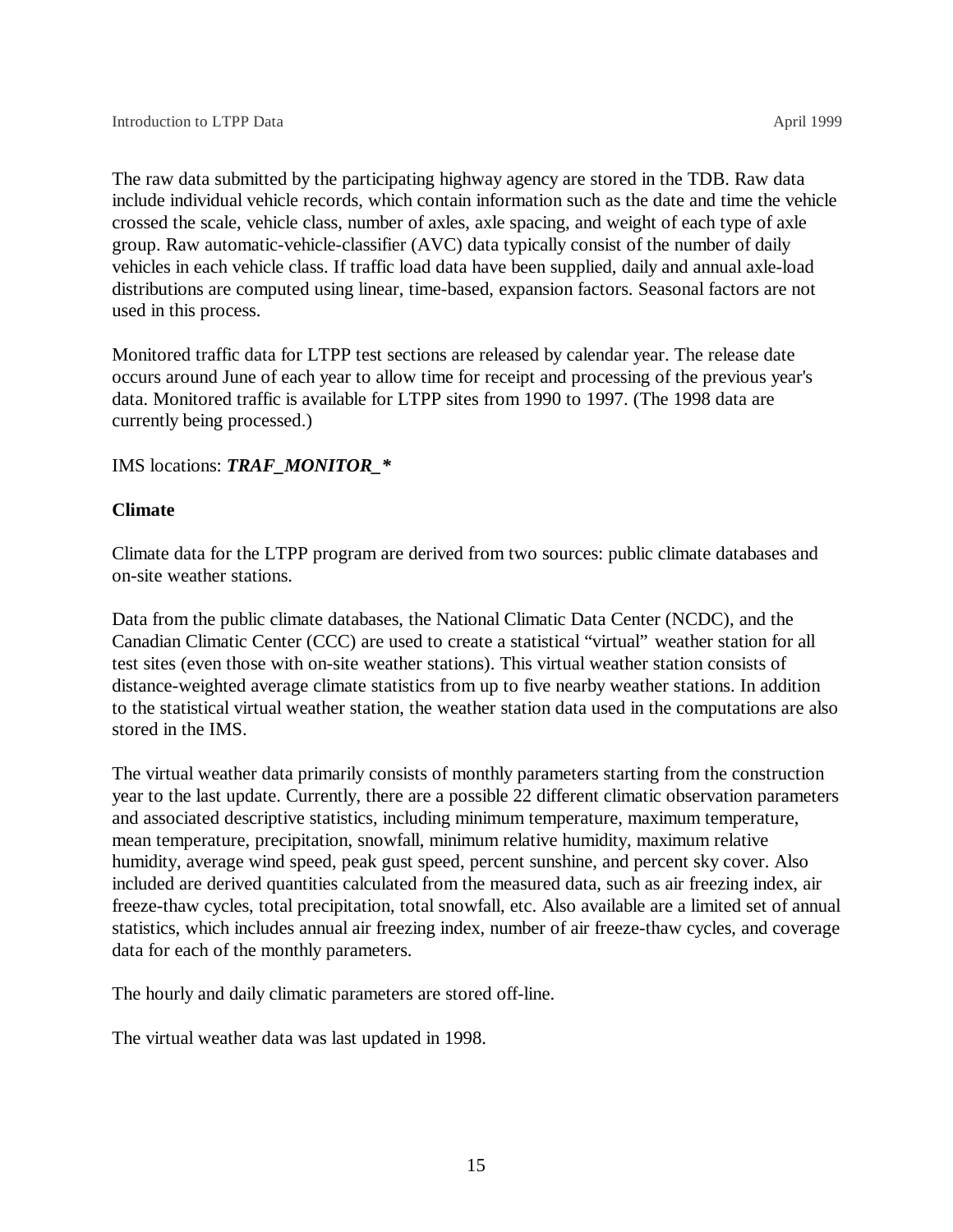Climatic measurements from on-site instrumentation are taken from on all SMP test sections and SPS-1, 2, and 8 projects. The SMP climate measurements consist of air temperature and precipitation from a non-heated rain gauge. The climate measurements on the SPS projects are taken using an Automated Weather Station (AWS) that measures air temperature, precipitation (heated gauges in frost areas), solar radiation, humidity, and wind speed and direction. Data from these measurements stored in the IMS include hourly, daily, and monthly statistics.

IMS locations: *AWS\_\** and *CLM\_\**

# **IMS Update Schedule**

The LTPP IMS schedule for data uploads is updated on a periodic basis. The most current schedule can be obtained from the LTPP Customer Service representative.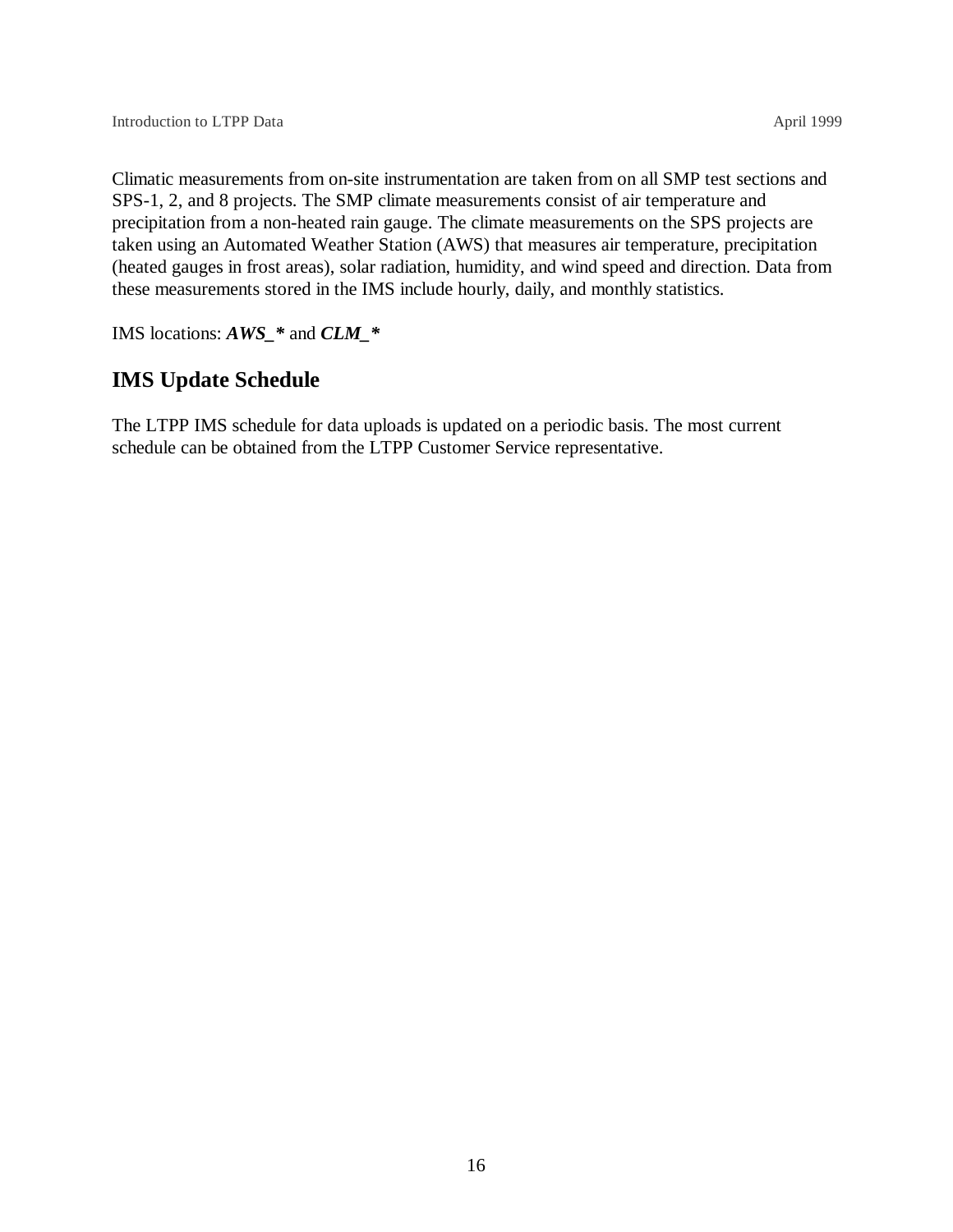# **References**

- 1. *LTPP Data User's Reference Manual*, Report No. FHWA-RD-97-001, Federal Highway Administration, Pavement Performance Division, 1997. (Available from www.ltppdatabase.com.)
- 2. *LTPP Customer Support Service*, P.O. Box 2501, Oak Ridge, Tennessee 37831-2501; email: ltppinfo@fhwa.dot.gov; Telephone: (423) 481-2967; Fax: (423) 481-8555.
- 3. *Strategic Plan for Long-Term Pavement Performance Analysis*, Federal Highway Administration, Pavement Performance Division, November 1997.
- 4. *Work Plan for Preliminary Analysis of LTPP Data*, Federal Highway Administration, Pavement Performance Division, October 1997.
- 5. *Specific Pavement Studies, Data Collection Guidelines for Experiment SPS-1, Strategic Study of Structural Factors for Flexible Pavements*, Operational Memorandum No. SHRP-LTPP-OM-026, Strategic Highway Research Program, National Research Council, December 1991.
- 6. *Specific Pavement Studies, Data Collection Guidelines for Experiment SPS-2, Strategic Study of Structural Factors for Rigid Pavements*, Operational Memorandum No. SHRP-LTPP-OM-028, Strategic Highway Research Program, National Research Council, February1992.
- 7. *Specific Pavement Studies, Data Collection Guidelines for Experiment SPS-5, Rehabilitation of Asphalt Concrete Pavements*, Operational Memorandum No. SHRP-LTPP-OM-015, Strategic Highway Research Program, National Research Council, October 1990.
- 8. *Specific Pavement Studies, Data Collection Guidelines for Experiment SPS-6, Rehabilitation of Jointed Portland Cement Concrete Pavements*, Operational Memorandum No. SHRP-LTPP-OM-023, Strategic Highway Research Program, National Research Council, May 1991.
- 9. *Specific Pavement Studies, Data Collection Guidelines for Experiment SPS-7, Bonded Portland Cement Concrete Overlays*, Operational Memorandum No. SHRP-LTPP-OM-024, Strategic Highway Research Program, National Research Council, July 1991.
- 10. *Specific Pavement Studies, Data Collection Guidelines for Experiment SPS-8, Study of Environmental Factors in the Absence of Heavy Loads*, Operational Memorandum No. SHRP-LTPP-OM-031, Strategic Highway Research Program, National Research Council, September 1992.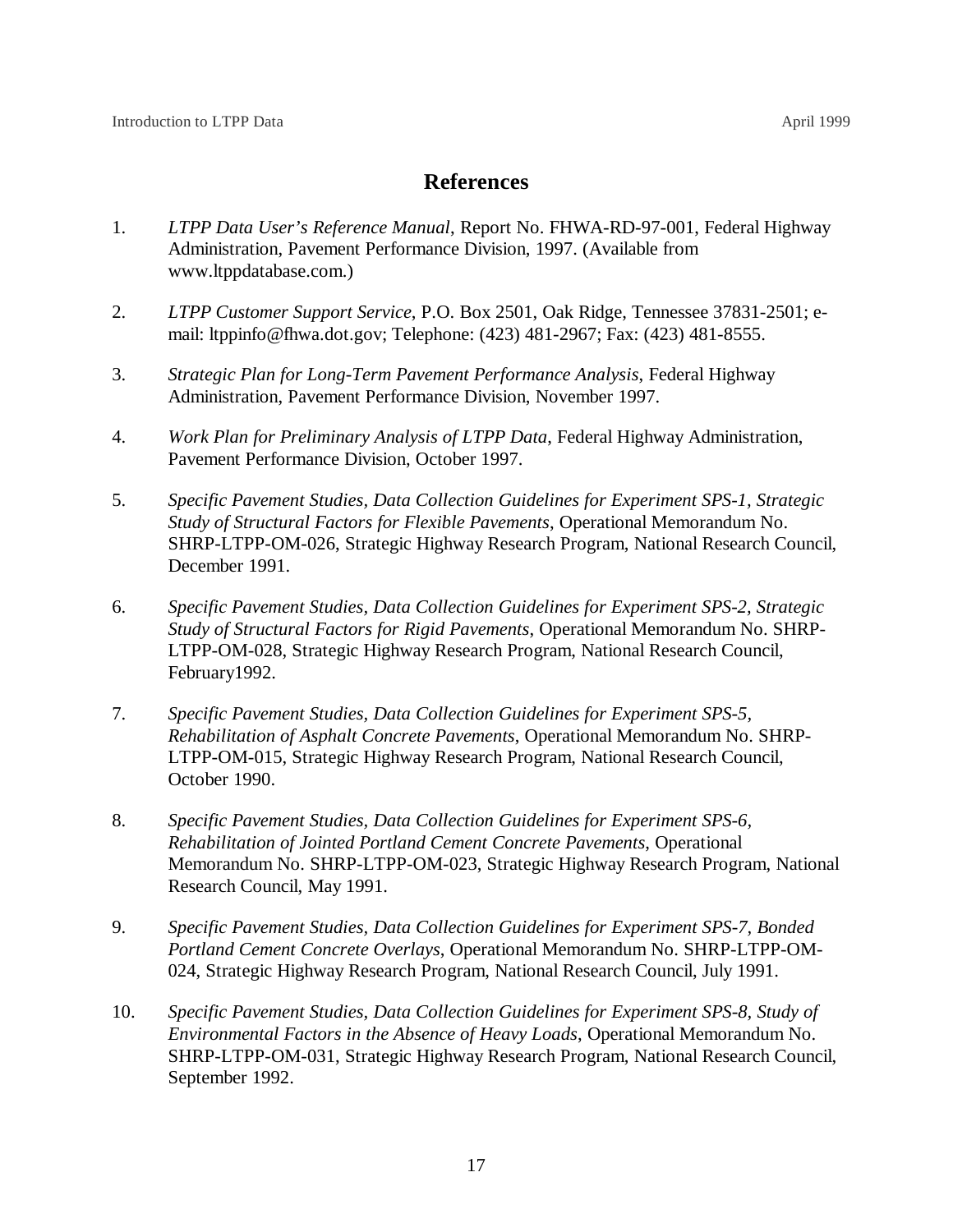- 11. *Specific Pavement Studies, Data Collection Guidelines for Experiment SPS-9A, Superpave Asphalt Binder Study*, Federal Highway Administration, Long-Term Pavement Performance Division, April 1996.
- 12. *SHRP-LTPP Guide for Field Materials Sampling, Handling, and Testing*, Operational Guide No. SHRP-LTPP-OM-006, Strategic Highway Research Program, National Research Council, May 1990.
- 13. *SHRP-LTPP Interim Guide for Laboratory Materials Handling and Testing*, Strategic Highway Research Program, National Research Council, Revised July 1993.
- 14. *Specific Pavement Studies, Materials Sampling and Testing Requirements for Experiment SPS-1, Strategic Study of Structural Factors for Flexible Pavements,* Federal Highway Administration, Pavement Performance Division, Revised January 1994.
- 15. *Specific Pavement Studies, Materials Sampling and Testing Requirements for Experiment SPS-2, Strategic Study of Structural Factors for Rigid Pavements,* Federal Highway Administration, Pavement Performance Division, Revised June 1994.
- 16. *Specific Pavement Studies, Material Sampling and Testing Requirements for Experiment SPS-5, Rehabilitation of Asphalt Concrete Pavements*, Operational Memorandum No. SHRP-LTPP-OM-014, Strategic Highway Research Program, National Research Council, October 1990.
- 17. *Specific Pavement Studies, Materials Sampling and Testing Requirements for Experiment SPS-6, Rehabilitation of Jointed Portland Cement Concrete Pavements*, Operational Memorandum No. SHRP-LTPP-OM-019, Strategic Highway Research Program, National Research Council, January 1991.
- 18. *Specific Pavement Studies, Materials Sampling and Testing Requirements for Experiment SPS-7, Bonded Portland Cement Concrete Overlays*, Operational Memorandum No. SHRP-LTPP-OM-020, Strategic Highway Research Program, National Research Council, January 1991.
- 19. *Specific Pavement Studies, Materials Sampling and Testing Requirements for Experiment SPS-8, Study of Environmental Effects in the Absence of Heavy Loads*, Operational Memorandum No. SHRP-LTPP-OM-030, Strategic Highway Research Program, National Research Council, January 1992.
- 20. *Specific Pavement Studies, Materials Sampling and Testing Requirements for Experiment SPS-9A, Superpave Asphalt Binder Study*, Federal Highway Administration, Pavement Performance Division, April 1996.
- 21. Baladi, Gilbert and Francis McKelvey, *Mechanistic Evaluation and Calibration of the AASHTO Design Equations and Mechanistic Analysis of the SHRP Asphalt-Surfaced*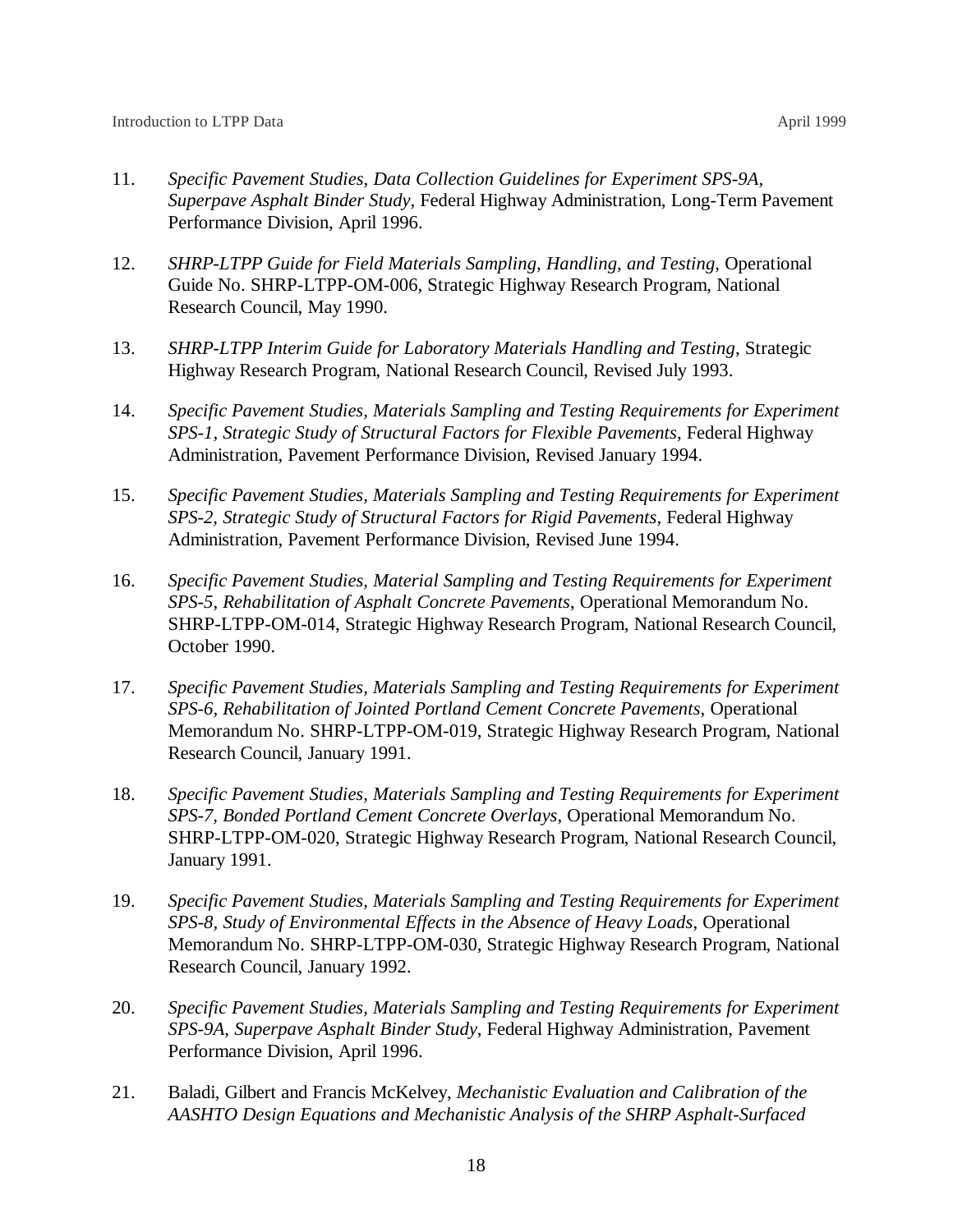*Pavement Sections***,** Report No. SHRP-P-678, Strategic Highway Research Program, National Research Council, 1994.

- 22. Killingsworth, Brian and Harold Von Quintus, *Backcalculation of Layer Moduli of SHRP-LTPP General Pavement Study (GPS) Sites*, Federal Highway Administration, LTPP Division, July 1996.
- 23. Lukanen, Erland, *Temperature Adjustment Procedures for Backcalculated Moduli, Measured Deflections, and Basin Parameters*, Federal Highway Administration, Pavement Performance Division, 1997.
- 24. Lytton, Robert; Jacob Uzan; Emmanuel Fernando; Reynaldo Roque; Dennis Hiltunen; and Shelly Stoffels, *Development and Validation of Performance Prediction Models and Specifications for Asphalt Binders and Paving Mixtures*, Report No. SHRP-A-357, Strategic Highway Research Program, National Research Council, National Academy of Sciences, 1993.
- 25. *Manual for FWD Testing in the Long-Term Pavement Performance Study: Operational Field Guidelines, Version 2.0*, Federal Highway Administration, Pavement Performance Division, LTPP Branch, February 1993.
- 26. Rada, Gonzalo; Gary Elkins; Brandt Henderson; Robert Van Sambeek; and Aramis Lopez, *LTPP Seasonal Monitoring Program: Instrumentation Installation and Data Collection Guidelines*, Report No. FHWA-RD-94-110, Federal Highway Administration, April 1994.
- 27. Hall, K.T.; Michael Darter; Todd Hoerner; and Lev Khazanovich, *Phase I: Validation of Guidelines for K-Value Selection and Concrete Pavement Performance Prediction*, Federal Highway Administration, July 1996.
- 28. Perera, Rohan; Starr Kohn; and Gonzalo Rada, *LTPP Manual for Profile Measurements, Operational Field Guidelines, Version 3.0*, Federal Highway Administration, Pavement Performance Division, July 1997.
- 29. Perera, Rohan; Christopher Byrum; and Starr Kohn, *Study to Investigate the Development of Pavement Roughness,* Federal Highway Administration, February 1997.
- 30. Moody, Eric, *Model Development for the Prediction of Distress and Roughness in PCC Pavements*, Federal Highway Administration, 1996.
- 31. *Distress Identification Manual for the Long-Term Pavement Performance Project*, Report No. SHRP-P-338, Strategic Highway Research Program, National Research Council, 1993.
- 32. *Data Collection Guide for Long-Term Pavement Performance Studies*, Federal Highway Administration, Pavement Performance Division, LTPP Branch, Revised October 1993.